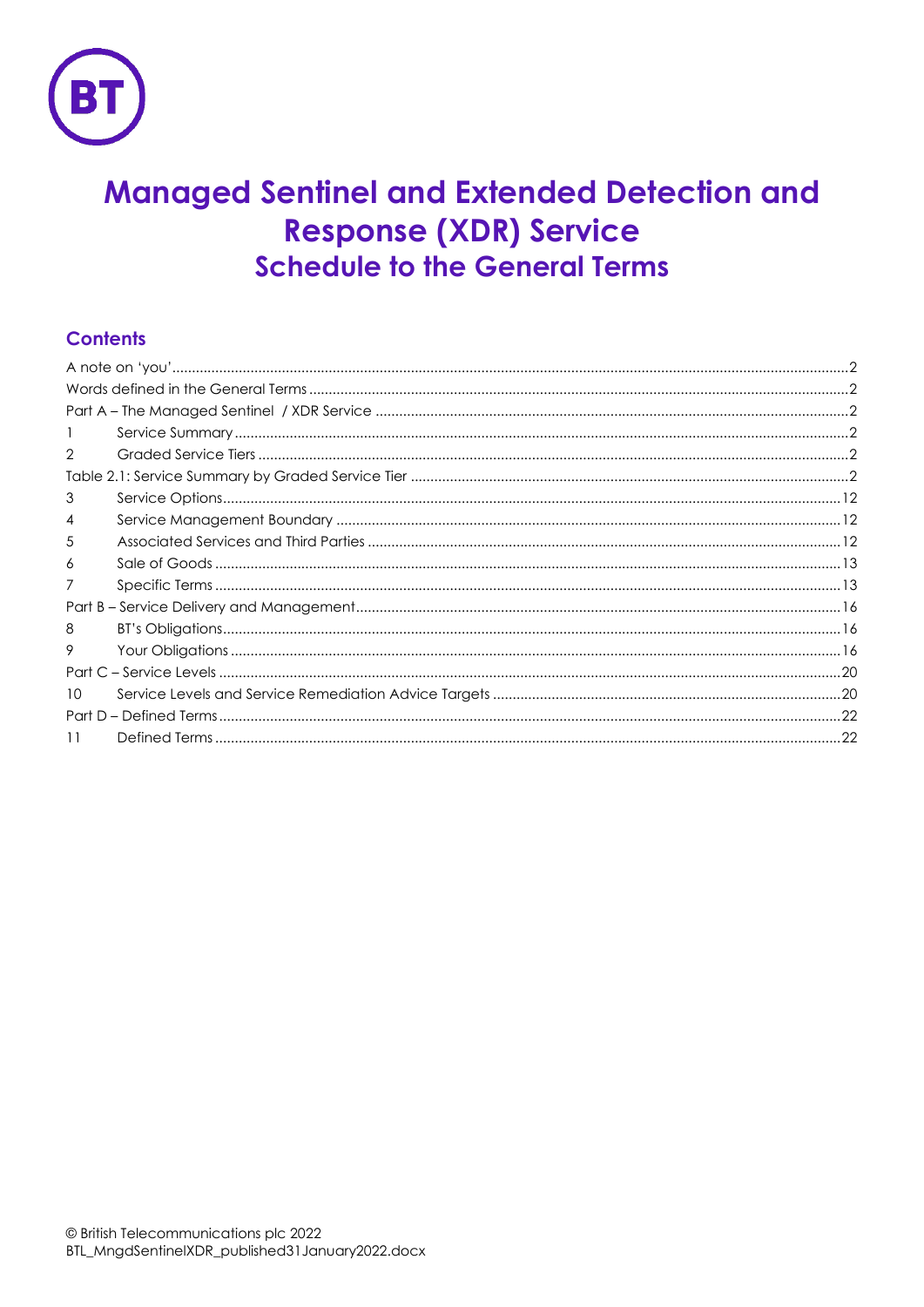

# <span id="page-1-0"></span>**A note on 'you'**

'You' and 'your' mean the Customer.

# <span id="page-1-1"></span>**Words defined in the General Terms**

Words that are capitalised but have not been defined in this Schedule have the meanings given to them in the General Terms.

# <span id="page-1-2"></span>**Part A – The Managed Sentinel / XDR Service**

# <span id="page-1-3"></span>**1 Service Summary**

- 1.1 BT will provide you with a security managed service, supporting threat detection, compliance reporting, and incident response and investigation by the collection and analysis of historical data across a variety of sources and this may include the partial or full remediation of an identified threat via the **Managed Sentinel & XDR Service**.
- 1.2 The Managed Sentinel & XDR Service may not be available in all countries.

#### <span id="page-1-4"></span>**2 Graded Service Tiers**

- <span id="page-1-6"></span>2.1 You will choose one of the Graded Service Tiers, Foundation, Foundation Plus or Premium, to use with your Managed Sentinel & XDR Service, as set out in any applicable order.
- <span id="page-1-5"></span>2.2 A summary of the Service activities undertaken / features available for each Graded Service Tier, is set out in Table 2.1 below :

|                                                                      |                                                                    | <b>Graded Service Tier</b> |              |            |
|----------------------------------------------------------------------|--------------------------------------------------------------------|----------------------------|--------------|------------|
| <b>Service Stage</b>                                                 | Feature / Service                                                  | Foundation                 | Foundation + | Premium    |
| Initial Set Up                                                       | Access / Build Customer Azure<br>Log Analytics Workspace(s)        |                            |              |            |
|                                                                      | <b>Access / Build Customer</b><br>Managed Sentinel<br>Workspace(s) |                            | ✓            | ✓          |
|                                                                      | Delegated Rights Management<br>Access to Sentinel                  | ✓                          | ✓            | ✓          |
|                                                                      | Content Allowance per quarter                                      | 5                          | 10           | *unlimited |
| *Note this is subject to agreement with BT and resource availability |                                                                    |                            |              |            |
|                                                                      |                                                                    |                            |              |            |
| Controlled<br>Deployment                                             | Data Connector Build:<br>Microsoft Cloud Data<br>Connectors        |                            |              |            |
|                                                                      | Data Connector Build: External<br>Non-Microsoft                    |                            | ✓            |            |
|                                                                      | Rules Optimisation: Test and<br>tune                               |                            | ✓            |            |

# **Table 2.1: Service Summary by Graded Service Tier**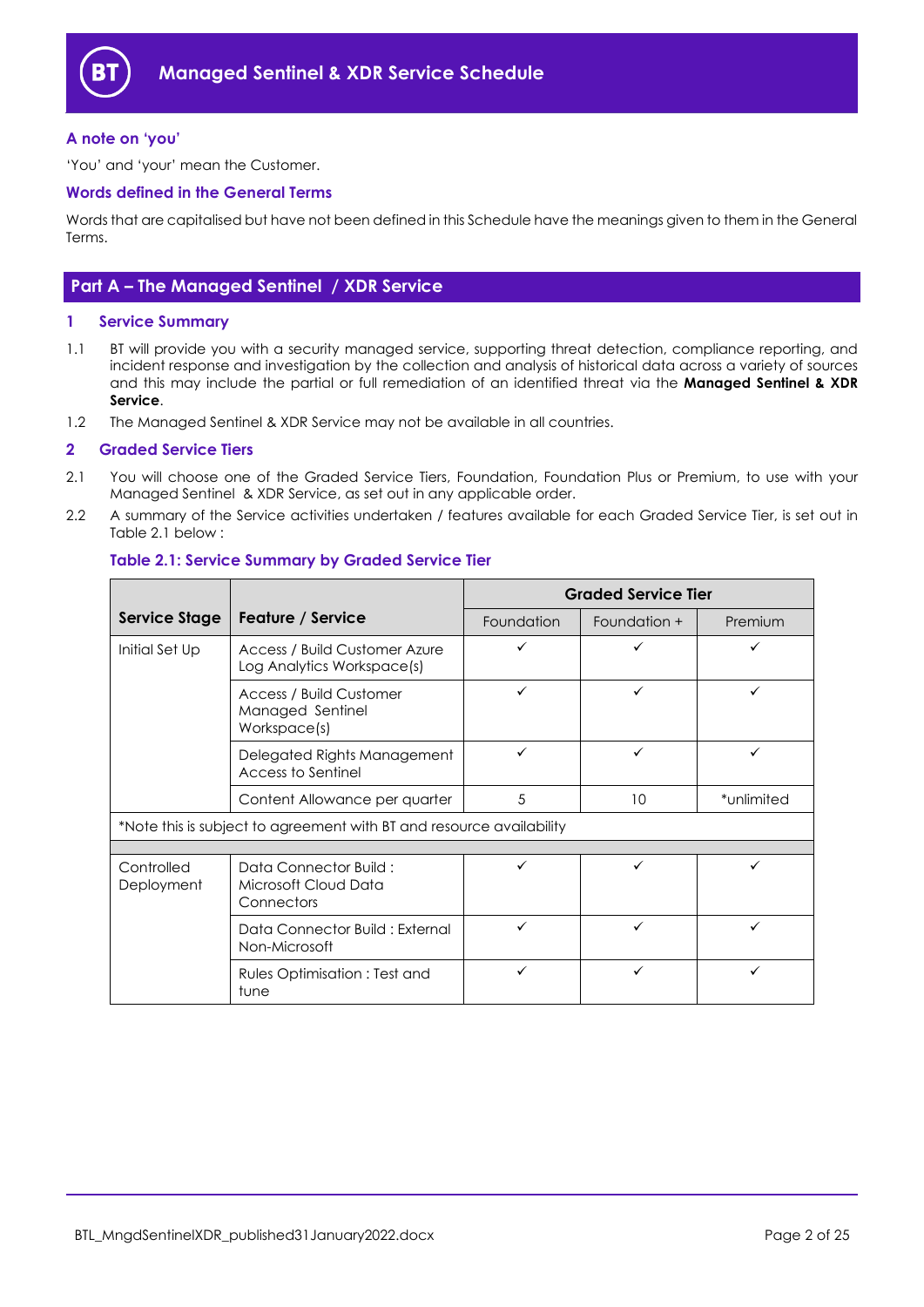

|                                                      |                                                                                                                          | <b>Graded Service Tier</b> |                |              |
|------------------------------------------------------|--------------------------------------------------------------------------------------------------------------------------|----------------------------|----------------|--------------|
| <b>Service</b><br><b>Stage</b>                       | Feature/Service                                                                                                          | Foundation                 | Foundation +   | Premium      |
| Monitoring<br>and<br>Management                      | 1st Line Incident Response:<br>Validation and severity<br>evaluation                                                     | ✓                          | ✓              | ✓            |
|                                                      | 2nd Line Incident Response:<br>Implementation of mitigation<br>procedures to manage<br>validated incidents               | ✓                          | ✓              | ✓            |
|                                                      | 2nd Line Response : In-depth<br>investigation on multi-stage<br>attacks taking appropriate<br>action e.g. threat hunting | ×                          | $\pmb{\times}$ | ✓            |
|                                                      | Remediation of an incident /<br>threat short term and longer<br>term action to improve the<br>customers security posture | ×                          | $\pmb{\times}$ | ✓            |
|                                                      | Security Optimisation Manager<br>to provide in-life operational<br>support                                               | ×                          | ✓              | ✓            |
|                                                      | Weekly Summary Report                                                                                                    | ×                          | $\checkmark$   | $\checkmark$ |
|                                                      | Monthly Summary Report                                                                                                   | ×                          | ✓              | ✓            |
|                                                      | <b>Executive Summary Report</b>                                                                                          | ×                          | ✓              | ✓            |
|                                                      | Security Orchestration<br><b>Automation Response</b>                                                                     | ✓                          | ✓              | ✓            |
|                                                      | Playbooks: Tailored so that the<br>customer can change BT<br>CySOC action for incident<br>management                     | ×                          | ✓              | ✓            |
|                                                      | Limited set of threat intelligence<br>feeds                                                                              | ✓                          | $\pmb{\times}$ | ×            |
|                                                      | Integration of a rich and broad<br>set of Threat Intelligence feeds                                                      | ×                          | ✓              | ✓            |
| ✓<br>✓<br><b>SOM Quarterly Service</b><br>Continuous |                                                                                                                          |                            |                | ✓            |
| Improvement                                          | Meetings and Tuning Sessions                                                                                             |                            |                |              |
|                                                      | SOM Monthly Service Meetings<br>and Tuning Sessions                                                                      | ×                          | ✓              | ✓            |
|                                                      | Quarterly Review of Security<br>Policy to identify Changes<br>needed for new threats                                     | ×                          | ✓              | ✓            |

- 2.3 BT will facilitate the setup and delivery of the Managed Sentinel & XDR Service in accordance with the Graded Service Tier selected by you, as set out in the Order.
- 2.4 Unless the context indicates otherwise, the provisions in respect of Foundation will apply to Foundation Plus and Premium and the provisions of Foundation Plus will apply to Premium. If there is a conflict between the provisions of the Graded Service Tiers, the order of priority of the relevant provisions is:
	- (a) Premium;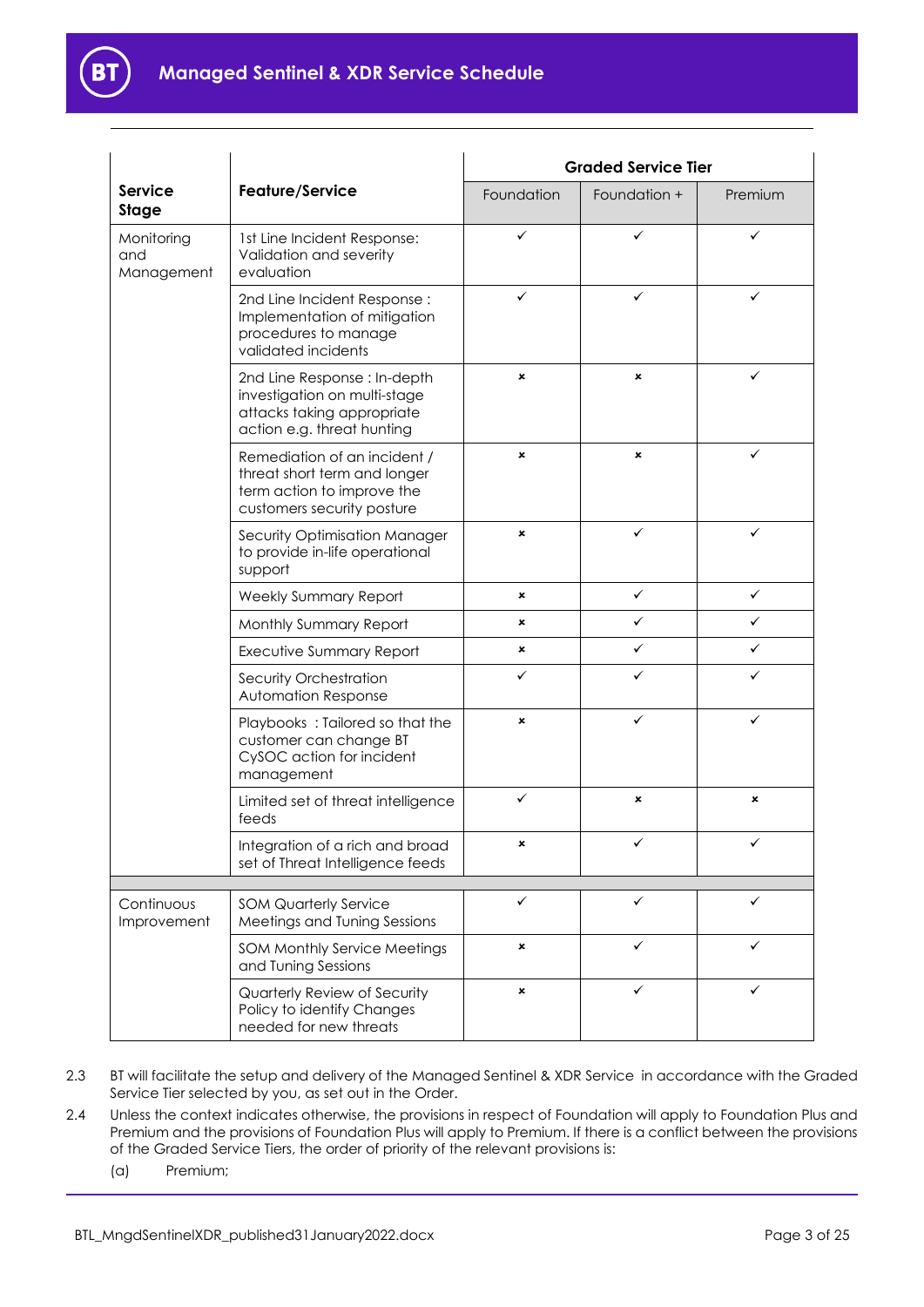

- (b) Foundation Plus; and
- (c) Foundation.

# <span id="page-3-2"></span>**2.4 Initial Setup & Controlled Deployment**

# <span id="page-3-0"></span>2.4.1 **Foundation**

- (a) BT will appoint an unnamed SOM to be your single point of contact during the Initial Setup and Controlled Deployment. The SOM will undertake any activity remotely and will not visit your Site.
- (b) You may request that BT, at an additional charge:
	- (i) appoints a named BT Project Manager to be your single point of contact during the Initial Setup. The named BT Project Manager will undertake any activity remotely and will not visit your Site; or
	- (ii) provide a named BT Project Manager who will be available to attend meetings at your Site, depending on your location, for the duration of the Initial Setup.
- (c) You may make up to 5 Simple Service Requests per quarter ("**Content Allowance – Foundation**").
- (d) Note Foundation level Customers will have a Managed Sentinel Service only, the XDR aspect of the Managed Sentinel & XDR Service is not offered at Foundation level.

# 2.4.2 **Foundation Plus**

- (a) BT will provide a named SOM and Project Manager for the duration of the Initial Setup and Controlled Deployment.
- (b) BT will provide you with access to a named SOM on a shared basis, for the duration of the Managed Sentinel & XDR Service, to assist with any issues or requests.
- (c) You may request that, at an additional Charge, the named SOM will be available to attend meetings at your Site, depending on your location, for the duration of the Initial Setup and Controlled Deployment.
- (d) You may make up to 10 Simple Service Requests per quarter ("**Content Allowance – Foundation Plus**").
- (e) Note Foundation Plus level Customers will have a Managed Sentinel Service only, the XDR aspect of the Managed Sentinel & XDR Service is not offered at Foundation Plus level.

#### 2.4.3 **Premium**

- (a) BT will provide a named SOM and Project Manager for the duration of the Initial Setup and Controlled Deployment.
- (b) BT will provide you with access to a named SOM on a dedicated basis, for the duration of the Managed Sentinel & XDR Service , to assist with any issues or requests.
- (c) You may request that, at an additional Charge, the named SOM will be available to attend meetings at your Site, depending on your location, for the duration of the Initial Setup and Controlled Deployment.
- (d) You may make an unlimited number of Simple Service Requests per quarter, subject to agreement with BT and resource availability ("**Content Allowance – Premium**").

# 2.5.4 **All Tiers**

During the Initial Setup any existing Customer Sentinel Solution will be migrated to the Managed Sentinel & XDR Service and this may mean a loss of any original content if you have not archived it.

# <span id="page-3-1"></span>**2.5 Custom Content Design and Deployment**

#### 2.5.1 **Foundation**

- (i) BT will provide you with the Standard Default Rule Set.
- (ii) You will select additional Custom Content, as set out in the table at Paragraph [2.1,](#page-1-6) that you have agreed with BT when you place the Order and ensure that the Custom Content you select meets your requirements. Any additional Custom Content will be charged, in addition, on a Professional Services basis.
- (iii) If you have requested changes to your Custom Content during the Controlled Deployment Custom Content Optimisation Period, you will follow the Content Allowance Change Management Process set out in Paragrap[h 2.9.2.](#page-10-0)
- (iv) BT may provide you with Professional Services at an additional Charge, at your request, to assist you in the creation of your Custom Content.
- (v) Should BT elect to standardise Custom Content requested by you, the content will be added to the Standard Default Rule Set, made available to BT's wider customer base, in which case the content will cease to count towards your Custom Content allocation and no additional Charges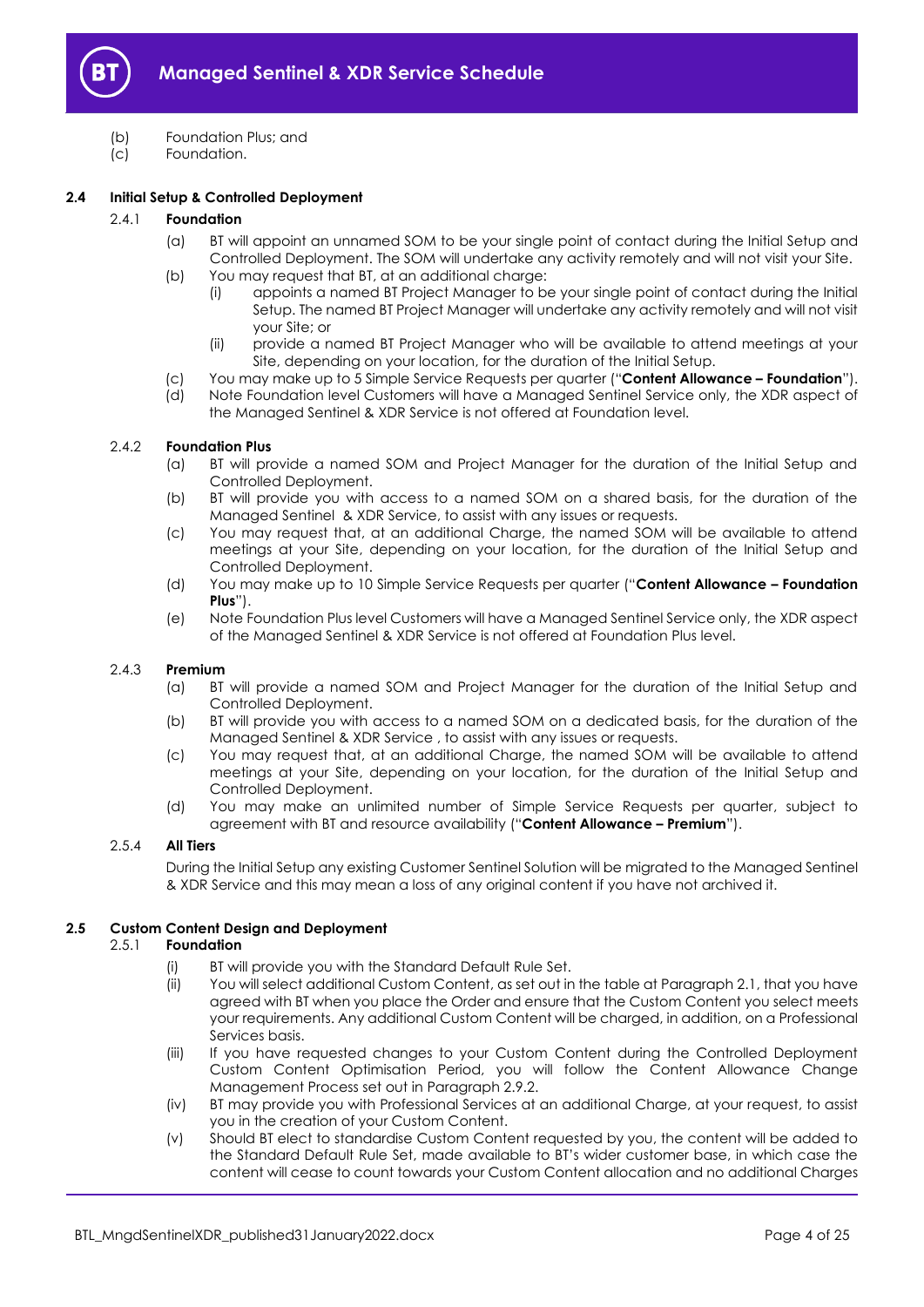

will apply. In such circumstances, BT will own the Intellectual Property Rights in relation to the content.

- (vi) Subject to receiving acceptable information from the Data Sources, BT will configure the Managed Sentinel & XDR Service to implement the Custom Content agreed with you and in accordance with Paragraph [8.2.](#page-15-3)
- (vii) Unless otherwise set out in any applicable Order, the Custom Content Design and Deployment activities set out in this Paragraph 2.5.1 will be undertaken remotely by BT.
- (viii) The SOM will work with you in respect of the Custom Content Design and Deployment.
- (ix) BT may apply additional Charges if work cannot be undertaken remotely and BT is required to attend the Site(s).

#### 2.5.2 **Foundation Plus**

- (i) You will select additional Custom Content, as set out in the table at Paragraph 2.1, that you have agreed with BT when you place the Order and ensure that the Custom Content you select meets your requirements. Any additional Custom Content will be charged, in addition, on a Professional Services basis.
- (ii) The SOM will assist you with the configuration of the Managed Sentinel & XDR Service in accordance with the agreed Custom Content.

#### 2.5.3 **Premium**

- (i) You will select additional Custom Content, as set out in the table at Paragraph 2.1, that you have agreed with BT when you place the Order and ensure that the Custom Content you select meets your requirements. Any additional Custom Content will be charged, in addition, on a Professional Services basis.
- (ii) You will provide a named contact and appropriate technical support to work with BT during the Controlled Deployment Custom Content Optimisation Period.

#### 2.5.4 **All Tiers**

BT will provide further policies tailored to your specific requirements to use as your Custom Content.

#### **2.6 Data Source Connection**

# **2.6.1 All Tiers**

- (i) BT will configure the Managed Sentinel & XDR Service to receive Event Log Data from the Data Sources agreed with you and set out in the CEP Form attached to any applicable Order.
- (ii) You will configure the Data Sources to send Logs to the Managed Sentinel & XDR Service or provide BT with the requisite details and consents to enable BT to configure the Data Sources directly, as set out in any applicable Order.
- (iii) You will connect the Data Sources to the Managed Sentinel & XDR Service unless BT provides the Data Source, in which case, BT will connect the Data Source to the Managed Sentinel & XDR Service.
- (iv) BT will not be liable for any failure of the Managed Sentinel & XDR Service to process Logs sent to the Managed Sentinel & XDR Service from Data Sources not set out in the CEP Form or set out in any applicable Order.
- (v) BT will only undertake threat correlation or threat monitoring from Data Sources that are set out in the CEP Form.
- (vi) BT may apply additional Charges if work cannot be undertaken remotely and requires BT to attend the Site(s).

#### <span id="page-4-1"></span>**2.7 Controlled Deployment -** *Content Optimisation & Training*

BT will work with you during the Controlled Deployment Custom Content Optimisation Period in accordance with the Graded Service Tier selected by you, as follows:

# <span id="page-4-0"></span>2.7.1 **General**

#### (a) **Foundation**

- (i) The provisions of Paragraph [9.2](#page-17-0) will apply.
- (ii) BT will provide you with User Guides.
- (iii) You will comply with the User Guides.
- (iv) Both of us will direct all communication to the other via e-mail.

(v) If the Controlled Deployment Custom Content Optimisation Period is extended for any reason beyond 90 days from the date you receive Notice from BT in accordance with Paragraph [8.2.2,](#page-15-4)  BT may apply additional Charges.

## (b) **Foundation Plus and Premium**

Both of us will direct all communication to the other via the SOM.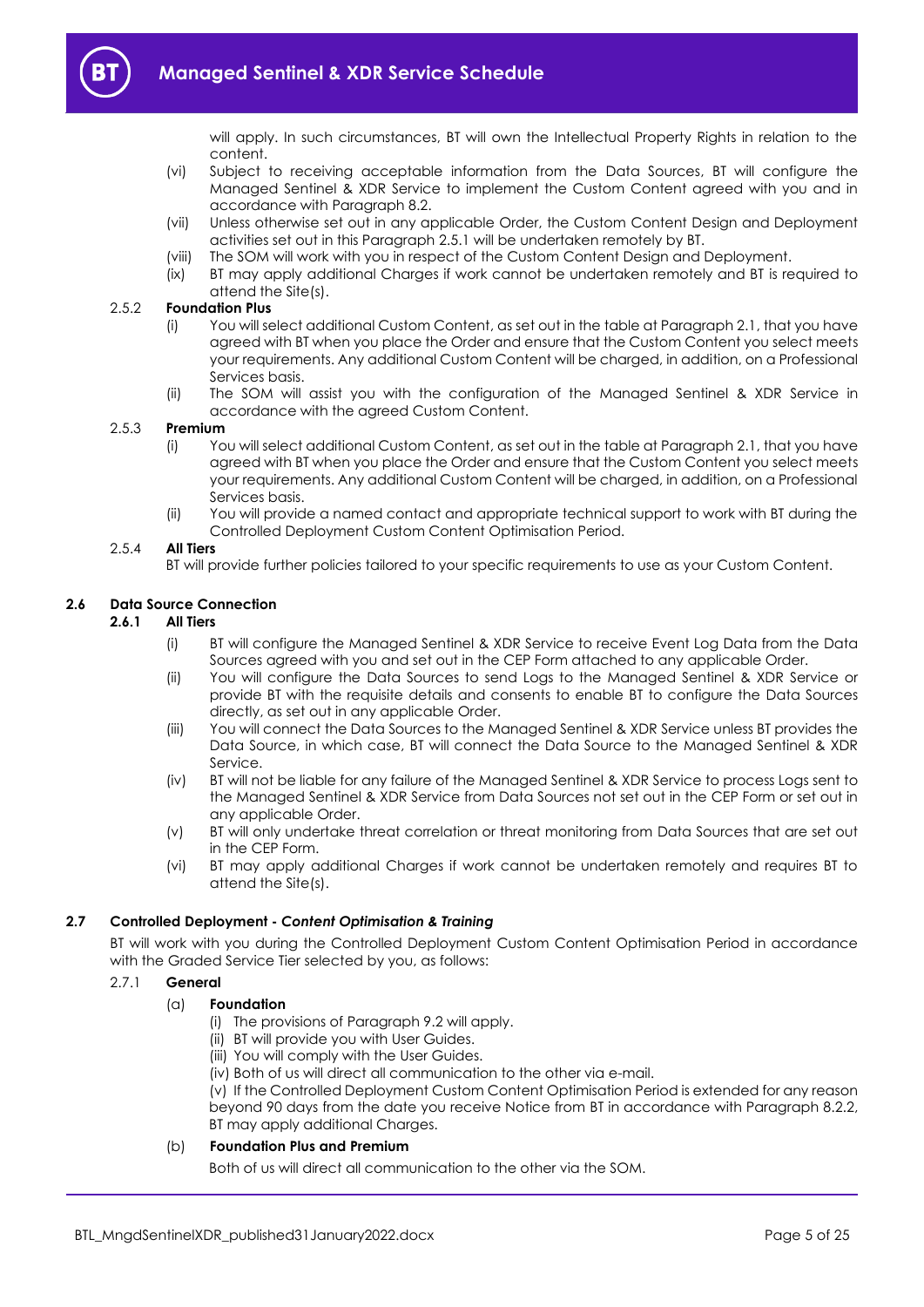

# 2.7.2 **Customer Training**

(a) **Foundation**

No Customer training is offered for the Foundation level Service.

# (b) **Foundation Plus and Premium**

- (i) BT may deliver training to a specified group of Users, via a conferencing service, if requested by you.
- (ii) Additional training may be offered at BT's sole discretion.
- (c) **All Tiers**

You may communicate with BT directly via the SOM or email.

# <span id="page-5-3"></span>2.8 **Monitoring and Management**

The Monitoring and Management will commence on the Service Start Date.

# <span id="page-5-0"></span>2.8.1 **Proactive Monitoring**

# (a) **Foundation**

- (i) BT will monitor the performance of the Managed Sentinel & XDR Service at intervals set by BT and, where possible, provide advance incident alert warning to you through the Managed Sentinel & XDR Service, or via email, of impending issues that may affect the Managed Sentinel & XDR Service and that BT identifies as a result of the monitoring. BT may not identify all impending issues.
- (ii) You are responsible for resolving the issues that BT provides you advance warning of in Paragraph [2.8.1\(a\)\(i\).](#page-5-0)
- (iii) You will ensure that you or third parties, as required, configure routing/permissions on platforms or Enabling Services to allow BT to carry out the monitoring.

#### (b) **Foundation Plus**

- (i) Both of us will agree a process for BT to contact you when it identifies an issue that impacts the Managed Sentinel & XDR Service.
- (ii) BT will use historic and current metrics, captured via the monitoring of the Managed Sentinel & XDR Service, to forecast issues that may impact the performance of the Managed Sentinel & XDR Service and recommend by e-mail to you, mitigating actions which should be taken to address the threat that has been reported.

#### (c) **Premium**

#### (i) *Automated Remediation*

Automated Remediation is provided as part of Premium. Following the provision to you of an enhanced incident alert, as specified in Paragraph 2.8.1(a)(i), the SOC support team will automatically implement any Remediating Action necessary, on those managed devices/services, which you have identified as being within scope of the Automated Remediation service ("**Managed Devices/Services**") in respect of the identified threat which has been highlighted by the identified security incident, subject to Paragraphs 2.8.1(c)(ii) and 2.8.1(c)(iii) below.

- (ii) You must have agreed with BT at the outset of the Order that BT can automatically take Remediating Action in relation to managing specific incidents which are in-scope of the BT Managed Sentinel & XDR Service. You must fulfil your obligations, both before and during the Service, as detailed in Paragraph 9 of this Schedule, in order for BT to take any Remediating Action. These obligations include but are not limited to identifying to BT in advance of commencement of the Services (as well as keeping BT informed during the Services) of the specific services, in respect of which, BT is authorised to automatically take Remediating Action. BT shall not be responsible for any impact on any Devices, Customer Equipment, or your wider Network as a result of taking Remediating Action.
- (iii) Where you wish for BT to take Remediating Action, but do not wish for BT to automatically take such Remediating Action, you may specify that BT is to instead seek your prior approval before implementing any Remediating Action.

#### <span id="page-5-2"></span><span id="page-5-1"></span>*(iv) Deselection of Automated Remediation*

(a) If, prior to the Customer Committed Date, you do not wish for BT to automatically take Remediating Action for any incident as part of the Service, you may give written notice to BT that you do not wish for the Automated Remediation component of the Service to be included in your Order.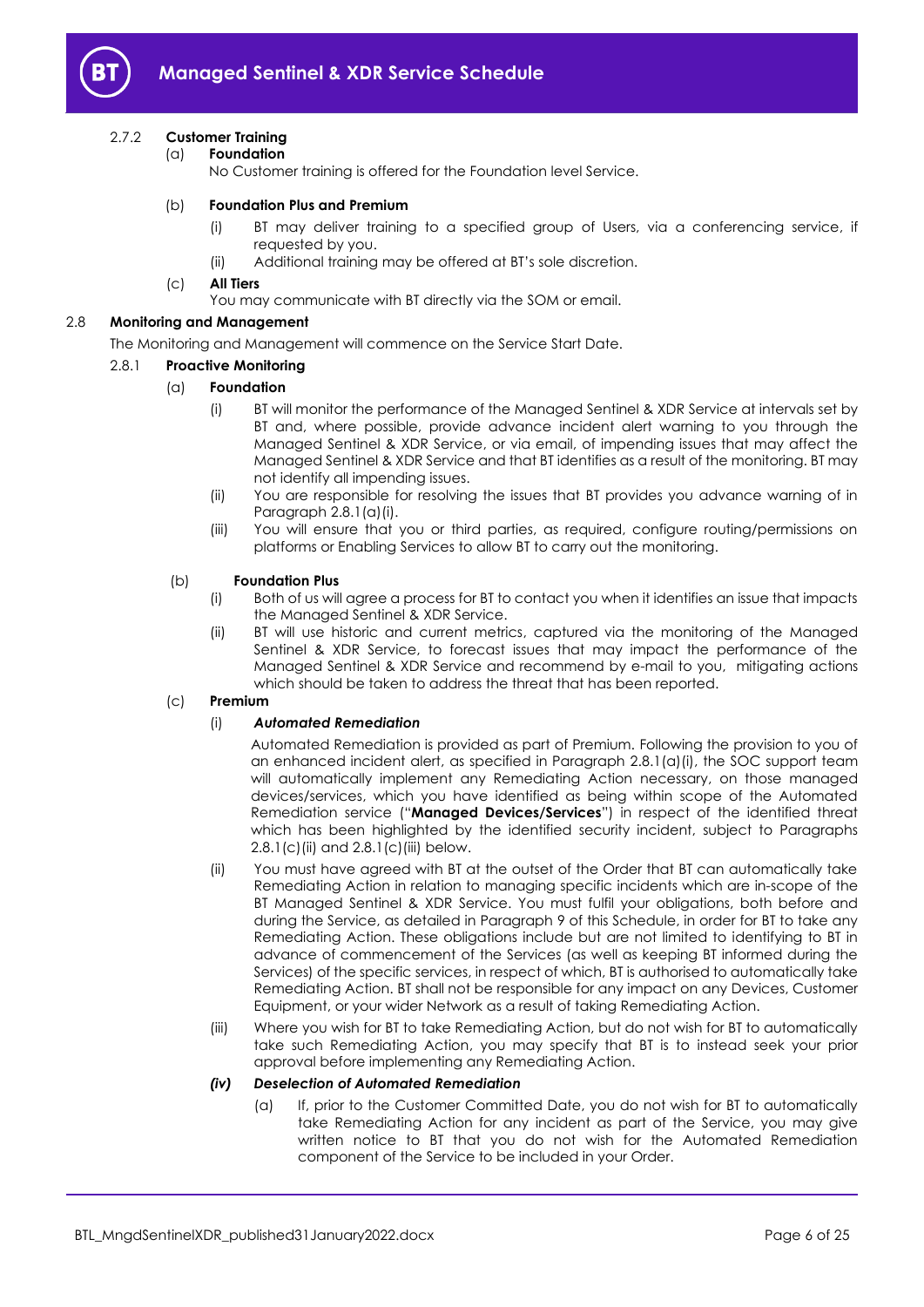<span id="page-6-0"></span>

- (b) If, during the term of the Services, you do not wish for the Automated Remediation component of the Service to be included in your Order, you may also elect to remove the Automated Remediation by giving written notice to BT. Where you have given written notice during the term of the Service that you no longer wish for Automated Remediation to be included in the Service, BT shall confirm in writing that it has received your request and confirm the date from which Remediating Action shall no longer be taken by BT.
- (c) For the avoidance of doubt, where you give BT written notice of your deselection of the Automated Remediation component of the Service, either before the Service is commenced by BT (as per Paragraph [\(a\)](#page-5-1) above) or during the operation of the Service (as per Paragraph [\(b\)](#page-6-0) above), this shall not result in any reduction to the Charges which are payable in line with the selected Service Tier. Furthermore, by giving written notice to deselect Automated Remediation from the Service, you hereby confirm that you shall be responsible for implementing any Remediating Action which BT recommends and that BT shall not be responsible for taking any such Remediating Action, nor liable for the results of any Remediating Action undertaken by you.
- (d) BT does not make any representations or warranties, whether express or implied, as to any outcomes of Remediating Action (whether taken by: (i) BT; or (ii) you (where you have deselected Automated Remediation as per Paragraph 2.8.[1\(iv\)\(](#page-5-2)a)or (b) above)) in respect of specific services, including but not limited to any reduction in the threat impact on any specific Device, any Customer Equipment or your wider Network.

# 2.8.2 **Managed Sentinel & XDR – Managed Sentinel BT MSSP Tenant Technical Incident Monitoring** (a) **All Tiers**

BT will proactively monitor and manage the Managed Sentinel BT MSSP Tenant 24x7x365 ("**Managed Sentinel BT MSSP Tenant Technical Incident Monitoring")**.

# 2.8.3 **Upgrades**

- (a) **All Tiers**
	- (i) BT may from time to time upgrade any Software or firmware used to deliver the Managed Sentinel & XDR Service to ensure that BT remains within the supplier's supported software specification. The dates and times of any Software or firmware upgrades will be notified to you in advance if, in the view of BT, it affects the Managed Sentinel & XDR Service.
	- (ii) You will confirm to BT any change in the number of devices / log sources and Data Sources you are adding in to your Managed Sentinel & XDR Service.

# <span id="page-6-1"></span>2.8.4 **Capacity Management**

# (a) **All Tiers**

- (i) If BT identifies that changes in your usage volumes could result in the Managed Sentinel & XDR Service being unable to process the data effectively, or BT identifies that your usage volumes are higher than those agreed, BT will contact you to discuss any recommended changes to the data that is collected, or change in Charges, as a result of your increased usage.
- (ii) If you do not agree to make changes to the data collected, following advice from BT in accordance with Paragraph [2.8.1\(a\)\(i\),](#page-6-1) BT will not be liable for any performance issues of the Managed Sentinel & XDR Service.

# <span id="page-6-3"></span><span id="page-6-2"></span>2.8.5 **Technical Incident and Fault Management**

# (a) **Foundation**

- (i) You will notify all Technical Incidents to the Service Desk.
- (ii) All communications with the Service Desk will be in English.
- (iii) The Service Desk that will action the Technical Incident notifications is available 24x7x365 and is staffed by security trained professionals.
- (iv) BT will give you a Ticket.
- (v) BT will assess the Technical Incident in accordance with the criteria set out in the table below: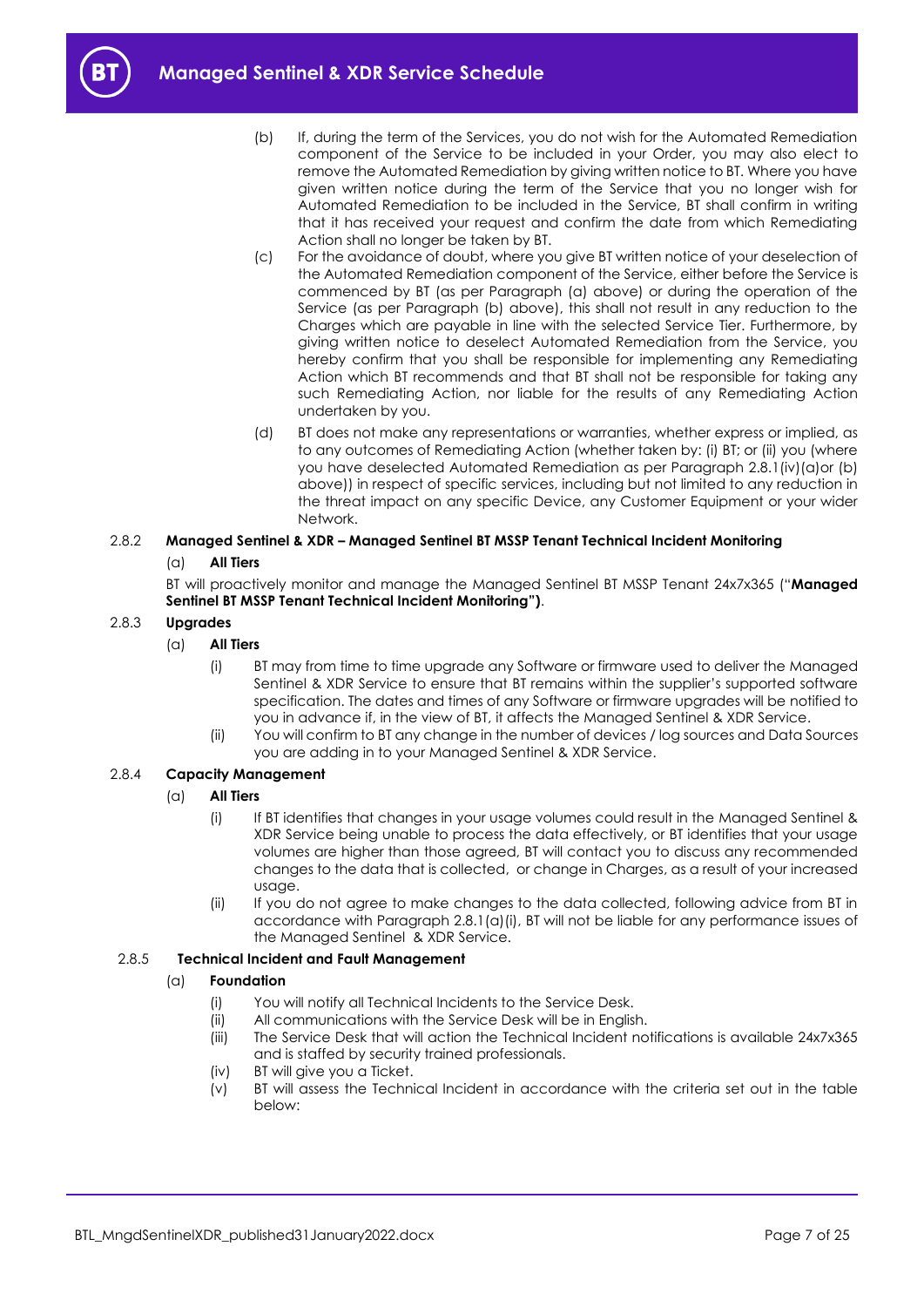| <b>Priority</b> | <b>Description</b>                                                                                                                                                                                                                                                                                                                                           |
|-----------------|--------------------------------------------------------------------------------------------------------------------------------------------------------------------------------------------------------------------------------------------------------------------------------------------------------------------------------------------------------------|
| P1              | Serious impact and Technical Incident cannot be<br>circumvented, typically where the Managed Sentinel &<br>XDR Service is completely down / unavailable; for<br>example: the Managed Sentinel BT MSSP Tenant is<br>isolated or there is a complete loss of service to your<br>Tenant or critical business functions are prevented from<br>operating.         |
| P <sub>2</sub>  | Large impact on a portion of the Managed Sentinel &<br>XDR Service and cannot be circumvented, causes<br>significant loss of the Managed Sentinel & XDR Service,<br>but the impacted business function is not halted; for<br>example: there are a number of data connectors<br>unavailable.                                                                  |
| P <sub>3</sub>  | Small impact on the Managed Sentinel & XDR Service<br>or where a single User or component is affected and it<br>causes some impact to your business; for example there<br>is an intermittent or occasional disturbance which does<br>not have a major impact on the Managed Sentinel &<br>XDR Service or where a temporary work around has<br>been provided. |
| P <sub>4</sub>  | Minor or intermittent impact to a non-operational<br>element of the Managed Sentinel & XDR Service; for<br>example a temporary failure of reporting or billing.                                                                                                                                                                                              |
| P <sub>5</sub>  | Incident has no direct impact on the Managed Sentinel<br>& XDR Service. Records normally kept for Technical<br>Incidents are used for information purposes. Example: to<br>track upgrades, for planned outages or for enquiries as<br>well as customer provoked Technical Incidents.                                                                         |

- (vi) BT will review the status of the Technical Incident and amend the priority level assigned initially if necessary.
- (vii) BT will keep you informed throughout the course of the Technical Incident resolution at regular intervals via automated e-mails to the Customer Contact in accordance with Paragraph 10.1.
- (viii) BT will inform you when it believes the Technical Incident is cleared and will close the Ticket when:
	- i. you confirm that the Technical Incident is cleared within 24 hours after having been informed; or
	- ii. BT has attempted unsuccessfully to contact you, in the way agreed between both of us in relation to the Technical Incident, and you have not responded within 24 hours following BT's attempt to contact you.
- (ix) If you confirm that the Technical Incident is not cleared within 24 hours after having been informed, the Ticket will remain open, and BT will continue to work to resolve the Technical Incident.
- (x) Where BT becomes aware of a Technical Incident, Paragraphs  $2.8.1(q)(iv)$  to  $2.8.1(q)(ix)$ will apply.

# <span id="page-7-0"></span>(b) **Foundation Plus**

- (i) You will notify all Technical Incidents to the Service Desk directly via email.
- (ii) If you notify the Technical Incident to the Service Desk directly, you will have the option of communicating in the languages agreed with BT. If the Service Desk is required to escalate the Technical Incident within BT or to a third-party vendor, then you may be required to communicate in English only.

#### (c) **Premium**

You will agree with BT whether you report Technical Incidents directly to the Service Desk or to the regional BT SOC.

## 2.8.6 **Missing Log Source Monitoring and Reporting**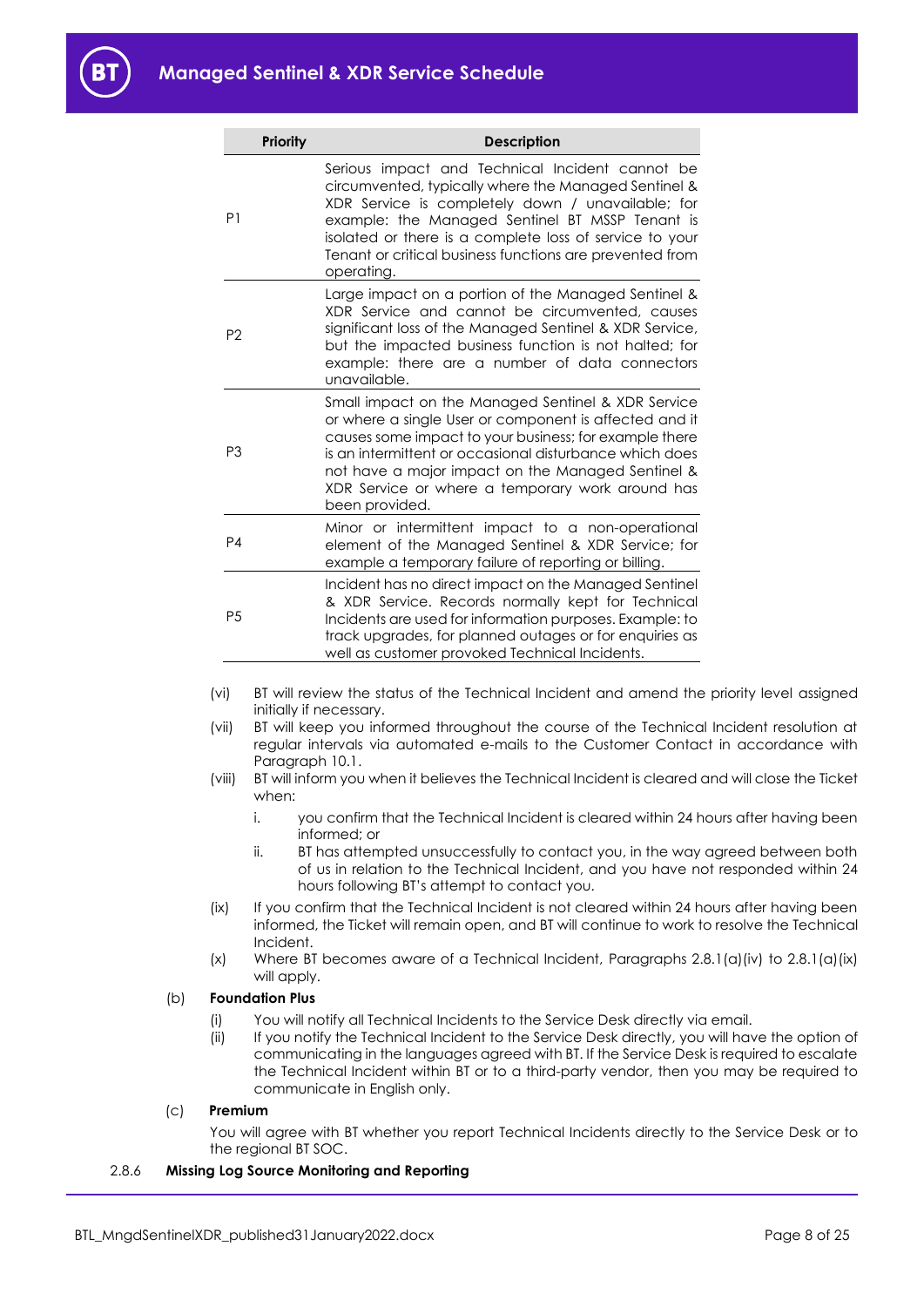

# (a) **All Tiers**

- (i) BT will notify you, as soon as possible, if one or more of your Data Sources, fails to forward Event Log Data to the Managed Sentinel & XDR Service.
- (ii) BT will investigate the Technical Incident to determine if the Software or firmware collecting the data is working and functioning correctly. If the Software or firmware is functioning correctly, BT will advise you of the Data Sources that have stopped forwarding and you will investigate and restart the forwarding of the Event Log Data to the Software or firmware delivering the Managed Sentinel & XDR Service.

# 2.8.7 **Event Searches**

# (a) **Foundation**

- (i) Logs will be stored in relavant tables. BT will run Scheduled Rules against the relavant tables and categorise each Alerting Incident raised according to its severity for inspection by the BT SOC.
- (ii) BT will search Events in accordance with the Standard Default Rule Set and the Custom Content selected by you and set out in any applicable Order.
- (iii) BT may agree to use additional Custom Content in the search of Event Log Data, as set out in any applicable Order.
- (iv) BT may apply additional Charges if you exceed the applicable Content Allowance set out in the table at Paragraph [2.1.](#page-1-6)

#### (b) **Foundation Plus**

- (i) Logs will be stored in relavant tables. BT will run Scheduled Rules against the relavant tables and categorise each Alerting Incident raised according to its severity for inspection by the BT SOC.
- (ii) BT may apply additional Charges if you exceed the applicable Content Allowance set out in the table at Paragraph [2.1](#page-1-6)

#### (c) **Premium**

- (i) Logs will be stored in relavant tables. BT will run Scheduled Rules against the relavant tables and categorise each Alerting Incident raised according to its severity for inspection by the  $BTSOC$
- (ii) BT may apply additional Charges if you exceed the applicable Content Allowance set out in the table at Paragraph [2.1](#page-1-6)

#### 2.8.8 **Security Event Management**

#### (a) **All Tiers**

- BT will:
- (i) Analyse Event / Incident data generated by the Managed Sentinel & XDR Service.
- (ii) Assess appropriate remediation actions to be taken.
- (iii) If necessary, alert you via email to any potential threats and/or action to be taken by you.

# 2.8.9 **Workbooks and Reports**

#### (a) **Foundation**

BT will provide you with workbooks and standard reporting for the Managed Sentinel & XDR Service via your Tenant or secure email.

# (b) **Foundation Plus and Premium**

BT will provide you with workbooks and custum reporting for the Managed Sentinel & XDR Service via your Tenant or secure email.

# 2.8.10 **Security Incident Management**

#### (a) **Foundation**

#### (i) **Case Registration**

- i. BT will notify you of possible Security Incidents, including details of the relevant underlying Event and threat intelligence.
- ii. BT will raise a Case for each Security Incident that is notified to you.

# (ii) **Case and Security Incident Management**

Where a Case has been raised by BT in respect of any Security Incident, the BT SOC will contact your nominated customer service teams to notify them of the Security Incident following which BT will close the Case. Such communication may be managed by the BT ticketing system, if this has been selected as part of the Service. If your nominated customer service team does not take any necessary remedial action, BT is not responsible for the ongoing effects of the Security Incident.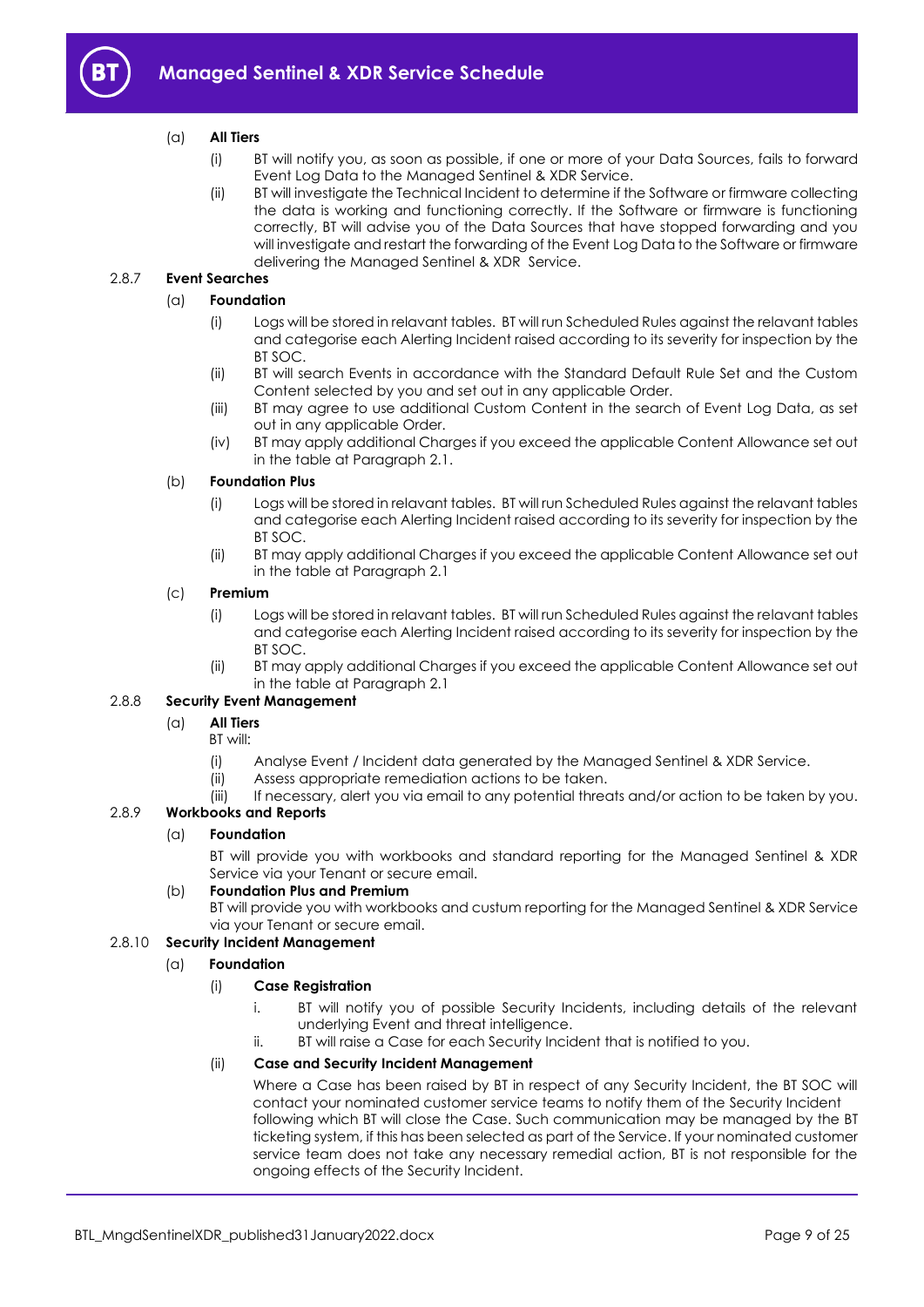

# (b) **Foundation Plus**

# (i) **Case Registration**

- i. BT will notify you of possible Security Incidents, including details of the relevant underlying Event and threat intelligence.
- ii. Mitigation planning: the SOM will provide you with guidance on preventing the recurrence of Security Incidents. This advice may include:
	- (a) advising on malware related to a botnet, known to use command and control servers, that your devices have attempted to connect to; and
	- (b) advising on blocking certain defined network traffic or specific Twitter feeds, at firewall, proxy, or other appropriate control point.

#### (ii) **Case and Security Incident Management**

Where a Case has been raised by BT in respect of any Security Incident, the BT SOC will contact your nominated customer service teams to:

- i. advise of any necessary remedial action they need to take; and
- ii. confirm that they have completed any necessary remedial action,

following which BT will close the Case. If your nominated customer service team does not take the necessary remedial action, BT is not responsible for the ongoing effects of the Security Incident.

# (c) **Premium**

# (i) **Case Registration**

- i. BT will notify you of possible Security Incidents, including details of the relevant underlying Event and threat intelligence.
- ii. The SOM will provide RCA Support and Ad Hoc Post Security Incident Activity Support in relation to all P1 Security Incidents.

# (ii) **Case and Security Incident Management**

The provisions for Premium are as per Foundation Plus, as set out at paragraph 2.8.10 (b)(ii) above.

#### <span id="page-9-1"></span>2.9 **Continuous Improvement**

#### 2.9.1 **Reviews**

# (a) **Foundation**

- (i) The SOM will carry out a quarterly review as follows:
	- i. A Managed Sentinel & XDR Service review, focusing on the performance of the Managed Sentinel & XDR Service.
- (ii) The SOM will provide you with a report on the review via email.
- (iii) If requested by you and if agreed to by BT, both of us may hold a conference call to discuss the report.
- (iv) If BT has agreed to participate in a conference call, you will ensure that any report the SOM provides you with will be reviewed by your suitably qualified personnel who are participating in the conference call prior to the conference call taking place.
- (v) You will take appropriate action to address issues as recommended by the SOM in respect of the Managed Sentinel & XDR Service, including implementing security improvements as agreed with the SOM, or as advised by the SOM as your responsibility.

#### <span id="page-9-0"></span>(b) **Foundation Plus**

- (i) The SOM will carry out a review monthly as follows:
	- i. a Managed Sentinel & XDR Service review focusing on the performance of the Managed Sentinel & XDR Service against any Service Targets; and
	- ii. a review of the effectiveness of the Custom Content applied to your Managed Sentinel & XDR Service and the need to fine tune or amend the Custom Content.
- (ii) In addition to taking the action set out in Paragraph  $2.9.1(q)(v)$ , you will take appropriate action to address issues in respect of fine tuning or amending your Custom Content as recommended by the SOM.

#### (c) **Premium**

(i) The SOM will carry out a review at intervals agreed by both of us but not less than monthly as follows: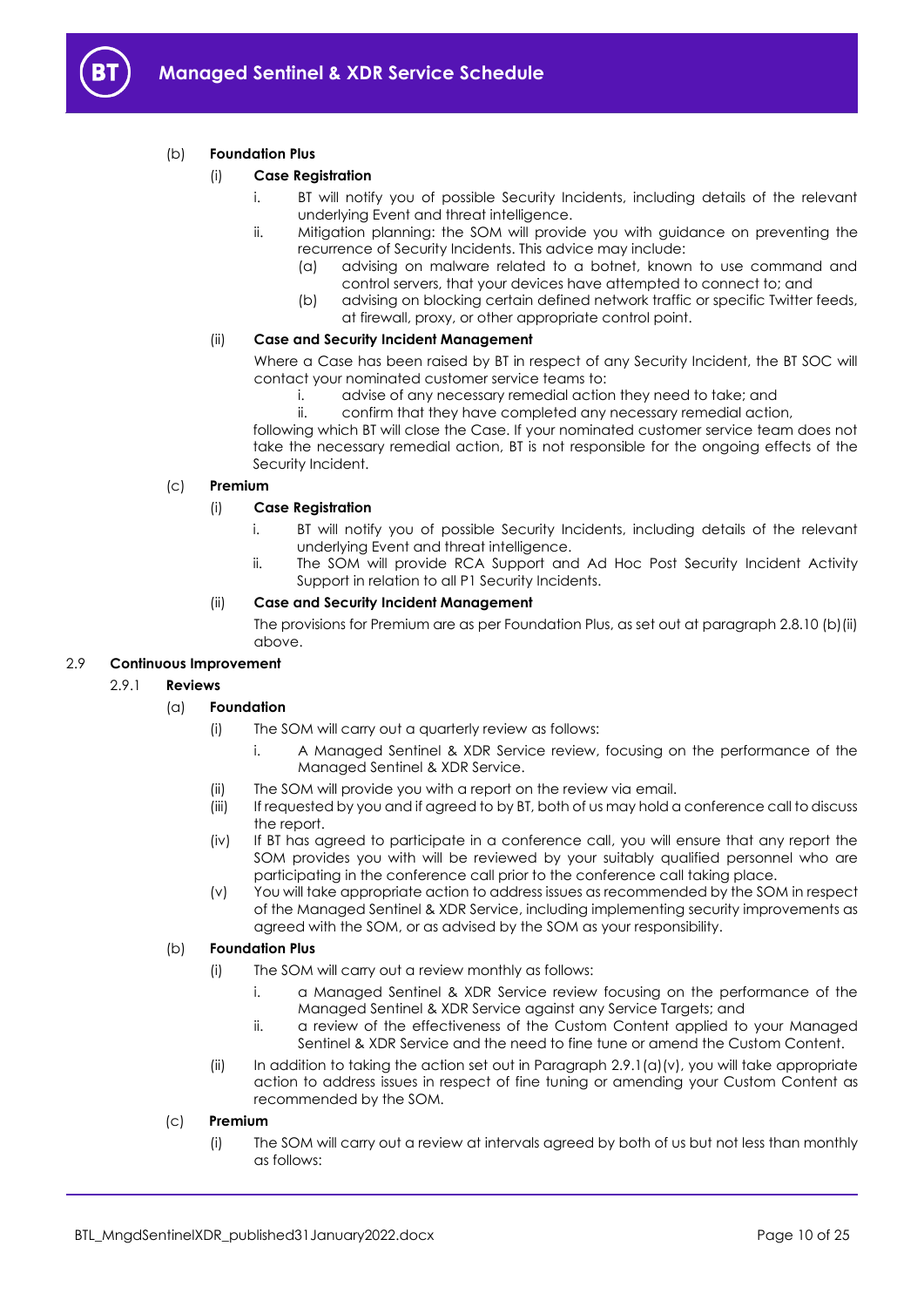- 
- i. a Managed Sentinel & XDR Service focussing on the performance of the Managed Service;
- ii. a review of the effectiveness of the Custom Content applied to your Managed Sentinel & XDR Service and the need to fine tune or amend the Custom Content.
- (ii) The SOM will also carry out a six-monthly Security Posture review. The SOM will create an action plan with the aim of improving your Security Posture.
- (iii) In addition to taking the action set out in Paragraph [2.9.1\(a\)\(v\),](#page-9-0) you will take appropriate action to address issues in respect of fine tuning or amending your Custom Content as recommended by the SOM.

# <span id="page-10-0"></span>2.9.2 **Content Allowance Change Management Process**

# (a) **All Tiers**

BT will implement changes to the Custom Content in response to your request subject to the following process:

- (i) the authorised Customer Contact will submit requests to change the Custom Content via an email service request to the BT SOC or SOM, providing sufficient detail, and clear instructions as to any changes required, are provided;
- (ii) BT will check each request for its complexity and assess whether the change should be completed via the Content Allowance Change Management Process or whether it requires to proceed in accordance with Clause 31 (Service Amendment) of the General Terms;
- (iii) only changes to Custom Content will be completed via the Content Allowance Change Management Process;
- (iv) BT may provide you with Professional Services at an additional Charge, at your request, to assist you in writing your change request; and
- <span id="page-10-1"></span>(v) BT will apply the following "reasonable use" restrictions ("**Reasonable Use Policy**") for changes to the Custom Content:
	- i. you will not raise Standard Change requests more frequently than:
		- a. three per quarter per Managed Sentinel & XDR Service in respect of Foundation;
		- b. ten per quarter per Managed Sentinel & XDR Service in respect of Foundation Plus; and
		- c. unlimited per quarter per Managed Sentinel & XDR Service in respect of Premium (subject to agreement with BT and resource availability).
	- ii. you will not raise Urgent Change requests more frequently than:
		- a. one per quarter per Managed Sentinel & XDR Service in respect of Foundation;
		- b. three per quarter per Managed Sentinel & XDR Service in respect of Foundation Plus; and
		- c. three per quarter per Managed Sentinel & XDR Service in respect of Premium;
	- iii. where BT's measurements show that change requests are being raised more frequently than as set out in Paragraph 2.9.2(a[\)\(v\)](#page-10-1) BT may, either:
		- a. aggregate your requests over a period of time, so that they may be implemented more efficiently. In this event there may be some implementation delays; or
		- b. review your requirements and agree with you an appropriate alternative implementation process and any associated charges.
	- iv. BT will use reasonable endeavours to implement an Emergency Change as quickly as is reasonably practicable. BT may charge you the cost of implementing an Emergency Change.
	- v. BT may implement an Emergency Change without your approval.
	- vi. You are deemed to have approved all changes to the Custom Content that you submit to BT.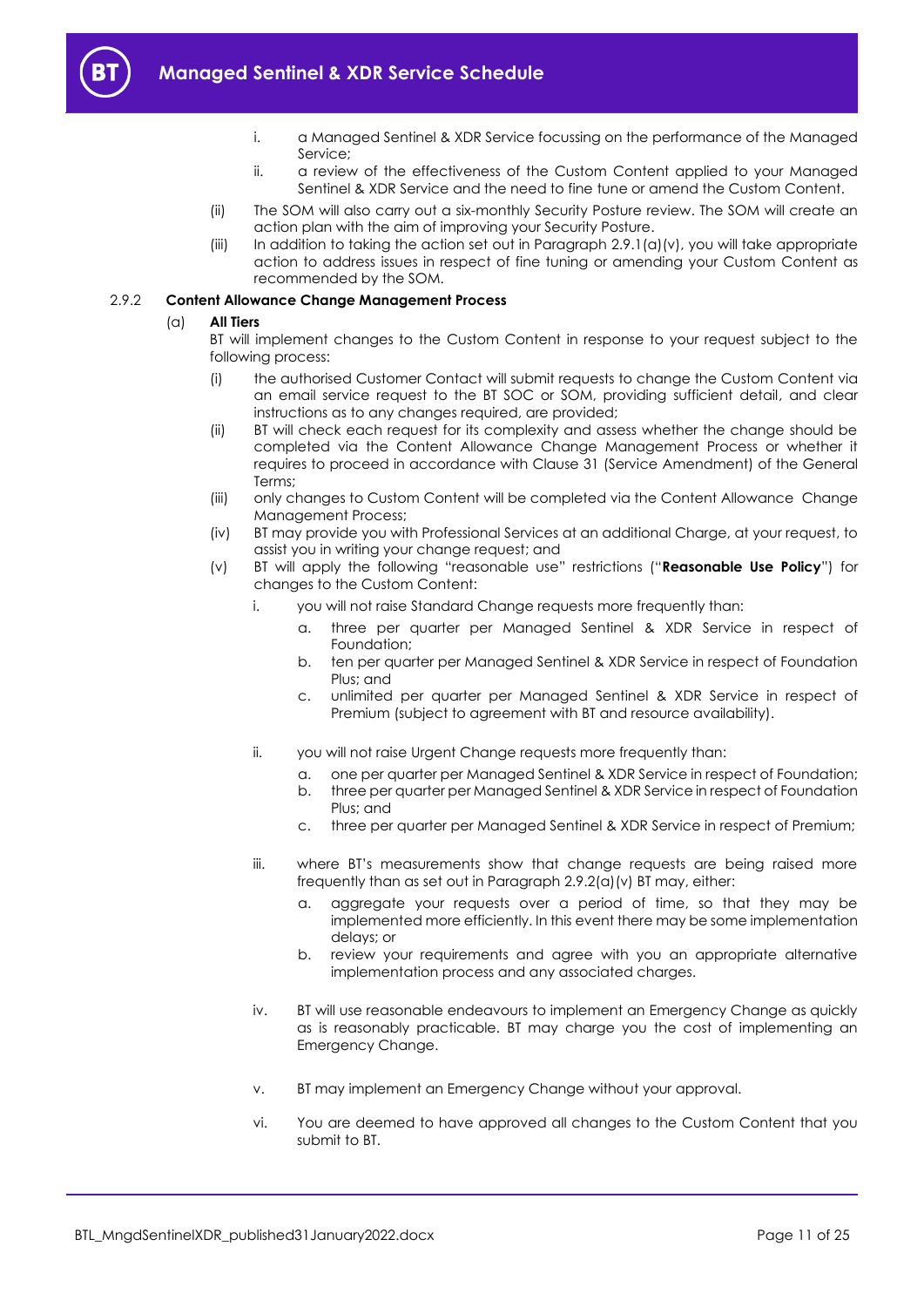

vii. You are responsible for the impact of BT implementing the changes and BT is not liable for any consequences arising from the impact of the implementation of the changes.

# <span id="page-11-3"></span>(b) **Foundation**

- (i) BT will provide contact details for the BT SOC or SOM to all pre-agreed and authorised Customer Contacts to enable you to submit your change requests.
- (ii) Simple Changes subject to the Reasonable Use Policy set out in Paragraph 2.9.[2 \(a\)\(v\)a](#page-10-1)re included in the Charges.
- (iii) Complex Change requests will proceed in accordance with Clause 31 (Service Amendment) of the General Terms and BT will charge you the cost of implementing Complex Changes.
- (iv) BT will communicate the status of change requests via e-mail to the Customer Contact requesting the change.

#### (c) **Foundation Plus**

(i) The authorised Customer Contact may submit requests to modify the Custom Content, via email to the BT SOC or direct to the SOM.

#### (d) **Premium**

- (i) BT will use reasonable endeavours to identify errors or potential unforeseen consequences of your requested Simple Changes and Complex Changes and advise you appropriately and will not be liable for any consequence arising from:
	- i. your miss-specification of your security requirements in relation to the Custom Content; or
	- ii. unforeseen consequences of a correctly specified and correctly implemented Custom Content.

#### <span id="page-11-0"></span>**3 Service Options**

There are no Service Options available for the Managed Sentinel & XDR Service.

#### <span id="page-11-1"></span>**4 Service Management Boundary**

- <span id="page-11-5"></span>4.1 BT will provide and manage the Managed Sentinel & XDR Service in accordance with Parts A, B and C of this Schedule and as set out in any applicable Order ("**Service Management Boundary**").
- 4.2 BT will have no responsibility for the Managed Sentinel & XDR Service outside the Service Management Boundary.
- 4.3 BT does not make any representations, whether express or implied, about whether the Managed Sentinel & XDR Service will operate in combination with any Customer Equipment or other equipment and software.

# 4.4 **Service Restrictions**

- 4.4.1 BT will not be liable if BT is unable to deliver the Managed Sentinel & XDR Service, or any part of the Managed Sentinel & XDR Service, due to a failure of any Customer Equipment, including any Customer Log sources and Data Sources.
- 4.4.2 BT does not guarantee that the Managed Sentinel & XDR Service will detect or block all malicious threats.
- 4.4.3 The Managed Sentinel & XDR Service assumes standard Logs and functionality, as communicated to you by BT. BT will not be liable for any inability to provide the Managed Sentinel & XDR Service, or any degradation of the Managed Sentinel & XDR Service , if you do not have and maintain the appropriate Logs and functionality.

#### <span id="page-11-2"></span>**5 Associated Services and Third Parties**

- <span id="page-11-4"></span>5.1 You will have the following services in place that will connect to the BT Managed Sentinel & XDR Service and are necessary for the Managed Sentinel & XDR Service to function (dependent upon which contract tier has been signed) and will ensure that these services meet the minimum technical requirements that BT specifies:
	- 5.1.1 Microsoft Sentinel and Log Analytic workspace;
	- 5.1.2 Microsoft 365 Defender ;
	- 5.1.3 Microsoft Defender for Cloud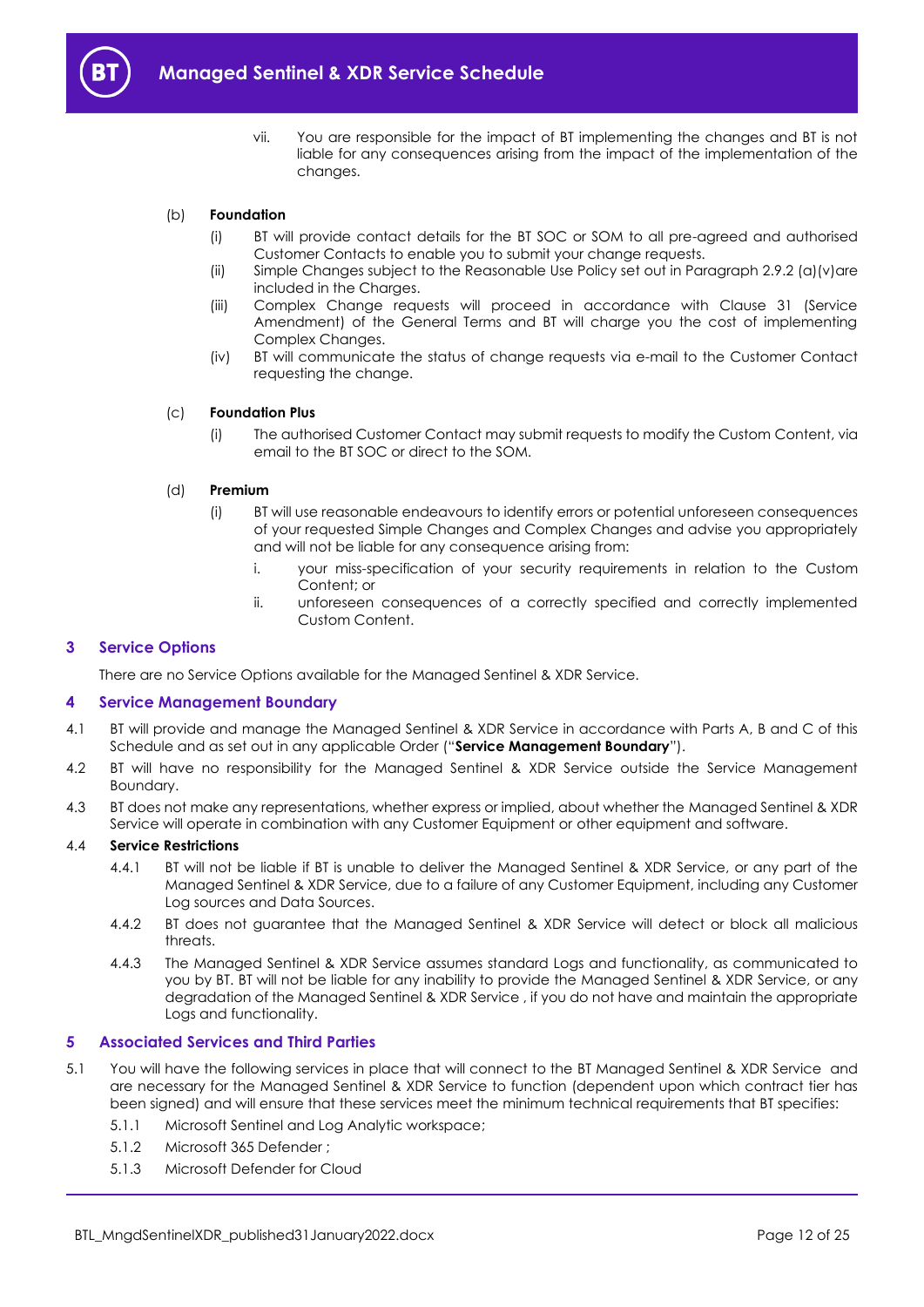

# (each an "**Enabling Service**").

- 5.2 In order to provide our Sentinel and or XDR service, BT will also require access to your tenants that provide your user and infrastructure protection using the Microsoft Defender suite of services.
- 5.3 You will allow BT access to the appropriate services within your Tenant to enable the creation and ongoing management of the Managed Sentinel & XDR Service.
- 5.4 If BT provides you with any services other than the Managed Sentinel & XDR Service (including, but not limited to any Enabling Service) this Schedule will not apply to those services and those services will be governed by their separate terms.

# <span id="page-12-0"></span>**6 Sale of Goods**

6.1 The UN Convention on Contracts for the International Sale of Goods will not apply to the Contract.

# <span id="page-12-1"></span>**7 Specific Terms**

# <span id="page-12-2"></span>7.1 **Changes to the Contract**

- 7.1.1 BT may amend the Contract (including the Charges) at any time by either:
	- (a) publishing the amendment online at www.bt.com/pricing or www.bt.com/terms (or any other online address that BT advises you of); or
	- (b) by giving Notice to you.
- <span id="page-12-3"></span>7.1.2 In the event that the amendments cause you material detriment, BT will give you Notice at least 30 days before the change is to take effect and, in the case of any other amendments, at least one day before the change is to take effect.
- 7.1.3 If BT makes any amendment to the Contract that causes you material detriment, you will not have to pay any Termination Charges if you give Notice to terminate the affected Service in accordance with Clause 17 of the General Terms within:
	- (a) 90 days after the date of notification if BT has only published the amendment online in accordance with Paragrap[h 7.1.1\(a\);](#page-12-2) or
	- (b) 30 days after the date of the Notice if BT has given you Notice in accordance with Paragraph [7.1.1\(b\).](#page-12-3)

#### 7.2 **Minimum Period of Service**

- 7.2.1 At the end of the Minimum Period of Service, unless one of us has given Notice to the other of an intention to terminate the Managed Sentinel & XDR Service in accordance with the Contract, BT will continue to provide the Managed Sentinel & XDR Service and each of us will continue to perform our obligations in accordance with the Contract.
- 7.2.2 If either of us gives Notice to the other of an intention to terminate the Managed Sentinel & XDR Service, BT will cease delivering the Managed Sentinel & XDR Service at the time of 23:59 on the last day of the Minimum Period of Service.

# <span id="page-12-4"></span>7.3 **Customer Committed Date**

- 7.3.1 If you request a change to the Managed Sentinel & XDR Service or any part of the Managed Sentinel & XDR Service, then BT may revise the Customer Committed Date to accommodate that change.
- 7.3.2 BT may expedite delivery of the Managed Sentinel & XDR Service for operational reasons or in response to a request from you, but this will not revise the Customer Committed Date.

# 7.4 **Right to Use**

- 7.4.1 BT gives you a non-exclusive, non-transferable and limited right to use the Managed Sentinel & XDR Service for your internal business purposes only.
- 7.4.2 You will not resell or otherwise transfer the Managed Sentinel & XDR Service granted under this Contract.

#### 7.5 **Invoicing**

- 7.5.1 Unless set out otherwise in any applicable Order, BT will invoice you for the following Charges in the amounts set out in any applicable Order:
	- (a) Installation Charges, in advance once you have placed the Order;
	- (b) Recurring Charges, monthly in arrears (depending on your billing frequency). For any period where the Managed Sentinel & XDR Service is provided for less than one month, the full monthly charge will be applied; and
	- (c) Professional Services Charges.
- 7.5.2 BT may invoice you for any of the following Charges in addition to those set out in any applicable Order: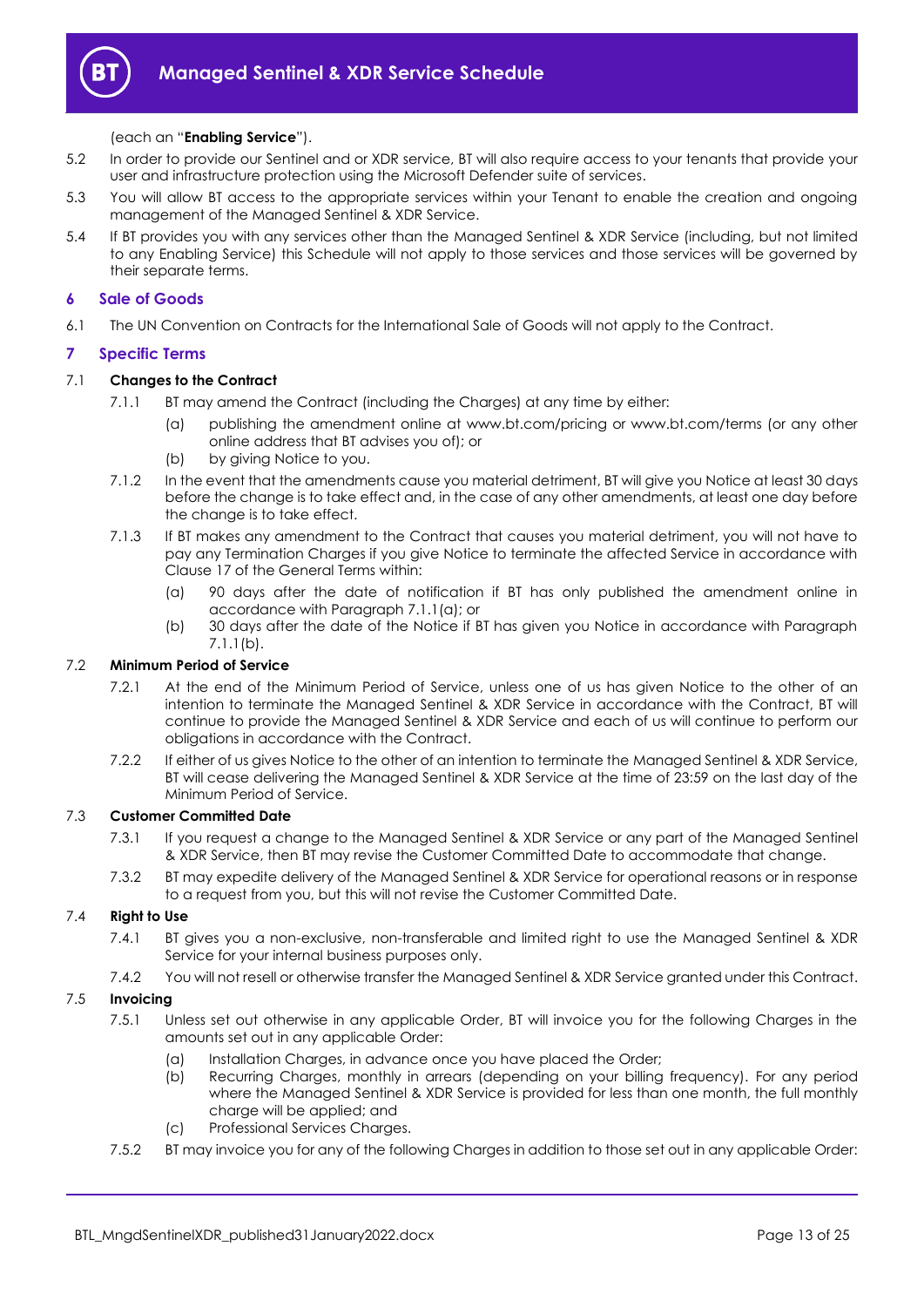

- 
- (a) Charges for investigating Technical Incidents that you report to BT where BT finds no Technical Incident or that the Technical Incident is caused by something for which BT is not responsible under the Contract;
- (b) Charges for commissioning the Managed Sentinel & XDR Service in accordance with Paragraph [8.2,](#page-15-3) outside of Business Hours;
- (c) Charges for expediting provision of the Managed Sentinel & XDR Service at your request after BT has informed you of the Customer Committed Date;
- (d) Charges for restoring the Managed Sentinel & XDR Service if the Managed Sentinel & XDR Service has been suspended in accordance with Clause 10.1.2 of the General Terms;
- (e) Charges for cancelling the Managed Sentinel & XDR Service in accordance with Clause 16 of the General Terms;
- (f) additional Charges in accordance with Paragraph [0\(](#page-4-0)v) if the Controlled Deployment Custom Content Optimisation Period is extended for any reason beyond 90 days after receiving Notice from BT in accordance with Paragraph [8.2.2;](#page-15-4)
- (g) Charges for appointing and providing a named BT Project Manager if you have purchased Foundation in accordance with Paragraph [2.4\(c\)\(b\);](#page-3-0)
- (h) Charges for the named SOM attending meetings at your Site if you have purchased Foundation Plus or Premium in accordance with Paragraph 2.4.2(c) or Paragraph 2.4.3(c);
- (i) Charges for additional Custom Content in accordance with Paragraphs 2.5.1(ii), 2.5.2(i) and 2.5.3(i);
- (j) Charges for the cost of implementing Complex Changes in accordance with Paragraph [2.9.2\(b\)\(iii\)](#page-11-3) and Emergency Changes in accordance with Paragraph [2.9.2\(b\)\(iii\);](#page-11-3)
- (k) Charges associated with an appropriate alternative implementation process if you have raised change requests more frequently than allowed by the Reasonable Use Policy in accordance with Paragraph [2.9.2\(a\)\(v\);](#page-10-1)
- (l) Charges to cover any costs reasonably incurred by BT as a result of any non-conformity of the Customer Equipment in accordance with Paragraph 7.5.2(l);
- (m) any other Charges as set out in any applicable Order or as otherwise agreed between both of us; and
- (n) any Termination Charges incurred in accordance with Paragraph [7.6](#page-13-0) upon termination of the relevant Managed Sentinel & XDR Service.

# 7.5.3 **Usage Volume Reasonable Use Policy**

- (a) Where your monthly usage volume exceeds the agreed Usage Volume, as determined by the average usage volume measured over a consecutive three-month period, BT may increase the monthly Charges to reflect the increase in usage volumes.
- (b) BT will notify you at least one month in advance before any changes in the Charges are applied.
- 7.5.4 BT is not responsible for any increases to charges between you and Microsoft where you have requested BT modify the Managed Sentinel & XDR Service.

# <span id="page-13-1"></span><span id="page-13-0"></span>7.6 **Termination Charges**

- 7.6.1 If you terminate the Contract or the Managed Sentinel & XDR Service for convenience in accordance with Clause 17 of the General Terms you will pay BT:
	- (a) all outstanding Charges or payments due and payable under the Contract;
	- (b) any other Charges as set out in any applicable Order; and
	- (c) any charges that BT has to pay a supplier as a result of early termination of the Managed Sentinel & XDR Service.
- 7.6.2 In addition to the Charges set out at Paragrap[h 7.6.1](#page-13-1) above, if you terminate during the Minimum Period of Service, you will pay BT:
	- (a) for any parts of the Managed Sentinel & XDR Service that were terminated during the first 12 months of the Minimum Period of Service, Termination Charges, as compensation, equal to:
		- (i) 100 per cent of the Recurring Charges for any remaining months of the first 12 months of the Minimum Period of Service;
		- (ii) 20 per cent of the Recurring Charges for the remaining months, other than the first 12 months of the Minimum Period of Service;
		- (iii) any waived Installation Charges; and
	- (b) for any parts of the Managed Sentinel & XDR Service that were terminated after the first 12 months of the Minimum Period of Service, Termination Charges, as compensation, equal to 20 per cent of the Recurring Charges for any remaining months of the Minimum Period of Service.

# 7.7 **Upgrade to a Higher Graded Service Tier**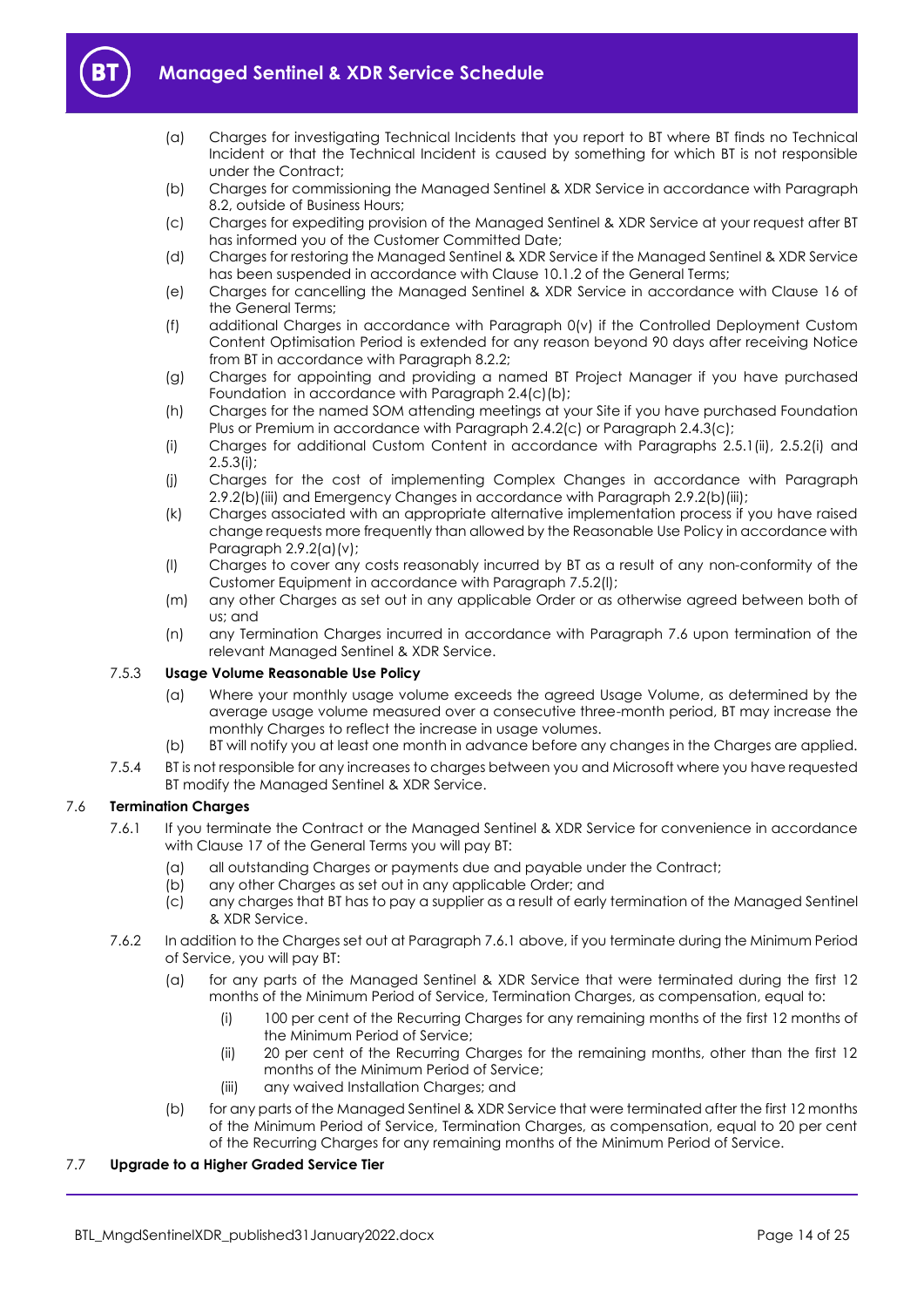

- 7.7.1 You may upgrade to a higher Graded Service Tier during the Minimum Period of Service.
- 7.7.2 No Termination Charges will be payable from the Graded Service Tier you are moving from. New Charges for the upgraded Graded Service Tier will be set out in the Order.
- 7.7.3 A new Minimum Period of Service will apply to the upgraded Graded Service Tier as set out in the Order.
- 7.7.4 You may not downgrade to a lower Graded Service Tier.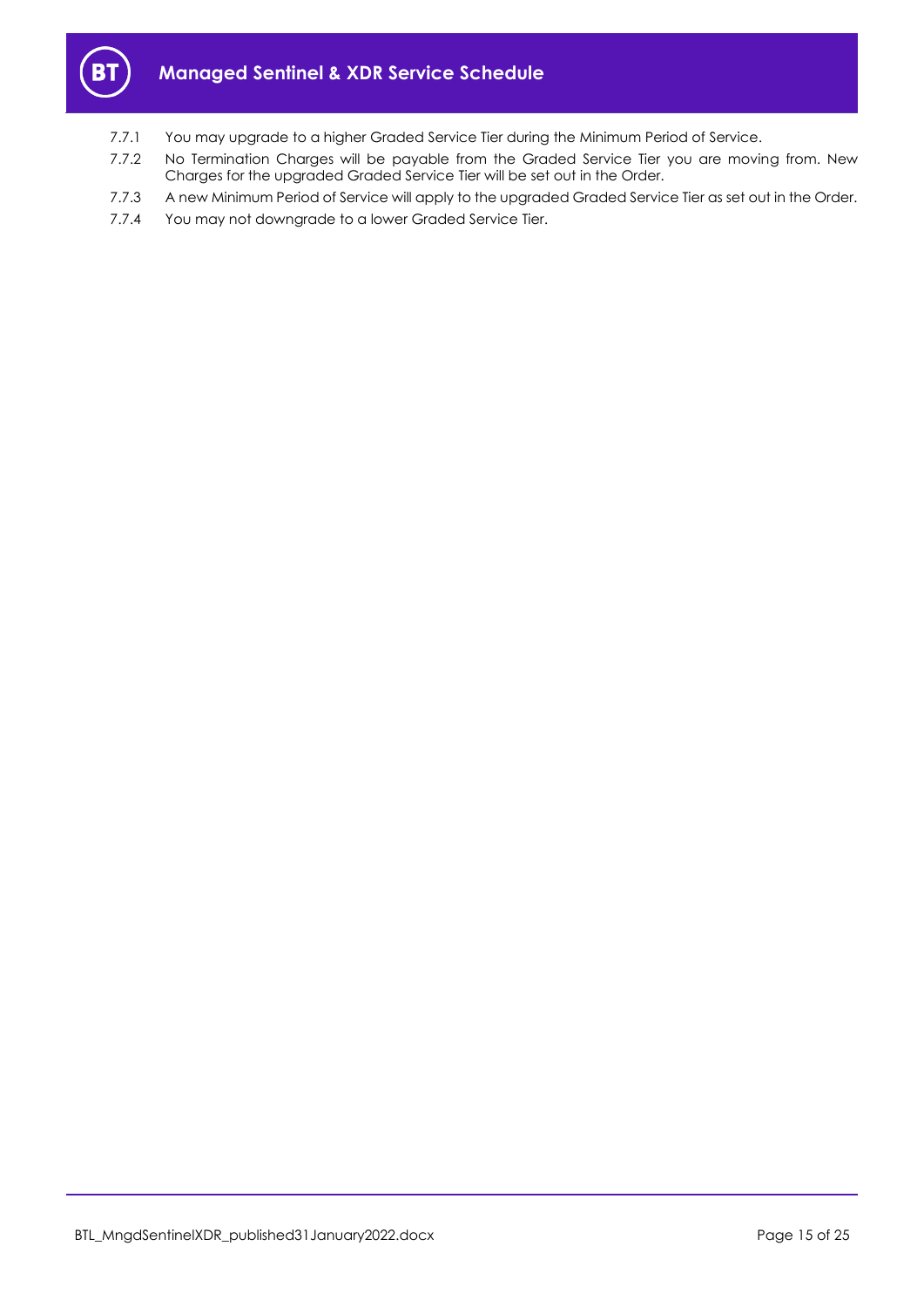

# <span id="page-15-0"></span>**Part B – Service Delivery and Management**

# <span id="page-15-1"></span>**8 BT's Obligations**

# 8.1 **Service Delivery**

Before the Service Start Date and, where applicable, throughout the provision of the Managed Sentinel & XDR Service, BT:

- 8.1.1 will provide you with contact details for the Service Desk;
- 8.1.2 will comply with all reasonable health and safety rules and regulations and reasonable security requirements that apply at the Site(s) and that you have notified to BT in writing, but BT will not be liable if, as a result of any such compliance, BT is in breach of any of its obligations under this Contract;
- 8.1.3 will, once the requirements of the Managed Sentinel & XDR Service have been confirmed and agreed, and, where applicable, you provide the details set out in Paragraph [7.3.1,](#page-12-4) provide you with a Customer Committed Date and will use reasonable endeavours to meet any Customer Committed Date;
- 8.1.4 will not be responsible for any:
	- (a) delay in providing;
	- (b) interruption to; or
	- (c) degradation of,

the Managed Sentinel & XDR Service caused by errors or omissions in any information, instructions or scripts provided to BT by you in connection with the Managed Sentinel & XDR Service, or any actions taken by BT at your direction.

#### <span id="page-15-3"></span>8.2 **Commissioning of the Service**

Before the Service Start Date, BT will:

- 8.2.1 conduct a series of standard tests on the appropriate tenants that are used as part of the Managed Sentinel & XDR Service to ensure that the Service is configured correctly; and
- <span id="page-15-4"></span>8.2.2 on the date that BT has completed the activities in this Paragraph [8.2,](#page-15-3) confirm that the Managed Sentinel & XDR Service is available for Controlled Deployment Custom Content Optimisation and performance of any Acceptance Tests in accordance with Paragraph [9.2.](#page-17-0)

# 8.3 **During Operation**

On and from the Service Start Date, BT:

- 8.3.1 will respond and use reasonable endeavours to remedy a Technical Incident without undue delay if BT detects or if you report a Technical Incident;
- 8.3.2 will respond to Security Incidents as set out in Paragraph 10.1;
- 8.3.3 may, in the event of a security breach affecting the Managed Sentinel & XDR Service, require you to change any or all of your passwords;
- 8.3.4 will use secure protocols or provide a secure management link to connect to the Software or firmware at your Site(s) via the Internet or other agreed network connection, in order to monitor the Managed Sentinel & XDR Service proactively and to assist in Technical Incident diagnosis; and
- 8.3.5 may carry out Maintenance from time to time and will use reasonable endeavours to inform you at least five Business Days before any Planned Maintenance on the Managed Sentinel & XDR Service. However, BT may inform you with less notice than normal where Maintenance is required in an emergency. BT may carry out the Maintenance remotely or by visiting the Site as appropriate.
- 8.3.7 will implement and take the appropriate Remediating Action required to manage the incident / threat identified as part of the Managed Sentinel & XDR Service, via automatic remediation where agreed with the customer as quickly as is technically practicable.

#### 8.4 **The End of the Service**

On termination of the Managed Sentinel & XDR Service by either of us, BT:

- 8.4.1 may delete any Content, including stored Logs or any configuration data relating to BT's management of the Managed Sentinel & XDR Service; and
- 8.4.2 may remove the Managed Sentinel & XDR Service from your Tenant.

#### <span id="page-15-5"></span><span id="page-15-2"></span>**9 Your Obligations**

## 9.1 **Service Delivery**

Before the Service Start Date and, where applicable, throughout the provision of the Managed Sentinel & XDR Service, you will: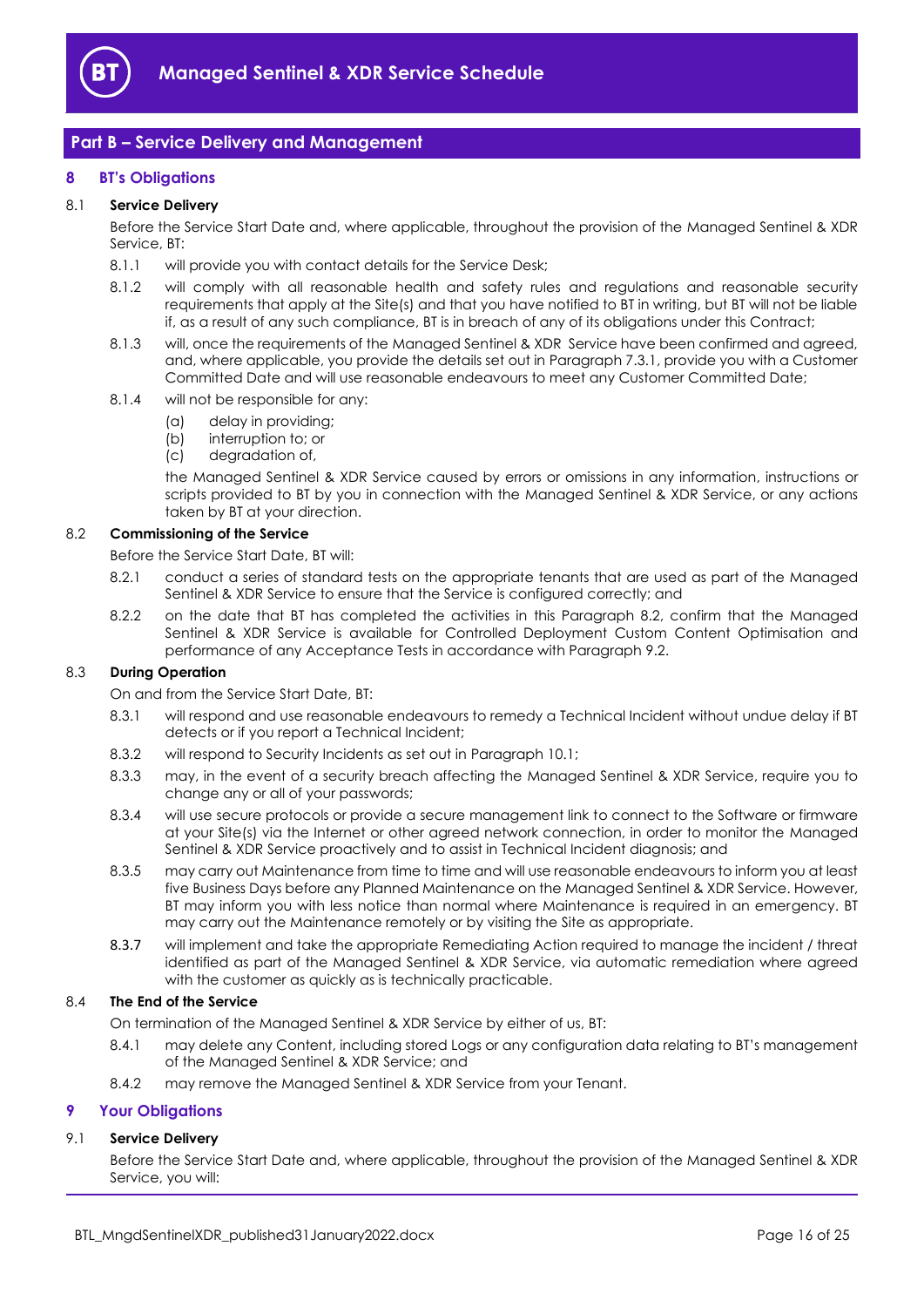

- 9.1.1 provide BT access at the appropriate security level to your Tenant;
- 9.1.2 nominate suitably empowered and informed customer service teams that will interact with the BT SOC when raising Technical Incidents and when responding to Security Incidents;
- 9.1.3 provide BT with information reasonably requested (including business and technical information accurate in all respects) in a timely manner and promptly notify BT, in writing, of any changes to the information you have provided;
- 9.1.4 provide BT with a copy of your security policies;
- 9.1.5 ensure that you have the capabilities, Log Forwarders and supported protocols in place to be able to forward Event Log Data to the Managed Sentinel & XDR Service;
- 9.1.6 provide BT with the ability to install any Microsoft Sentinel & XDR Software or firmware inside your network on a network segment where Customer Equipment Log Data Sources being monitored can deliver Event Log Data to the Managed Sentinel & XDR Service;
- 9.1.7 attend integration meetings to discuss further tuning and configuration of the Managed Sentinel & XDR Service;
- 9.1.8 complete any preparation activities including installation and maintenance of any software or hardware that is not included as part of the Managed Sentinel & XDR Service, that BT may request to enable you to receive the Managed Sentinel & XDR Service promptly and in accordance with any reasonable timescales;
- <span id="page-16-0"></span>9.1.9 in jurisdictions where an employer is legally required to make a disclosure to its Users and other employees:
	- (a) inform your Users that as part of the Managed Sentinel & XDR Service being delivered by BT, BT may monitor and report to you the use of any targeted applications by them;
	- (b) ensure that your Users have consented or are deemed to have consented to such monitoring and reporting (if such consent is legally required); and
	- (c) agree that BT will not be liable for any failure by you to comply with this Paragraph [9.1.9,](#page-16-0) you will be liable to BT for any Claims, losses, costs or liabilities incurred or suffered by BT due to your failure to comply with this Paragrap[h 9.1.9;](#page-16-0)
- 9.1.10 if applicable, ensure that the LAN protocols and applications you use are compatible with the Managed Sentinel & XDR Service;
- 9.1.11 where applicable, prepare and maintain the Site(s) for the supply of the Managed Sentinel & XDR Service, in accordance with any instructions from BT, including:
	- (a) complying with any Site accommodation requirements as set out in any applicable Order;
	- (b) providing a secure, continuous power supply at the Site(s) for the operation and maintenance of the Managed Sentinel & XDR Service at such points and with such connections as BT specifies, and, in order to mitigate any interruption to the Managed Sentinel & XDR Service resulting from failure in the principal power supply, provide back-up power with sufficient capacity to conform to the standby requirements of the applicable standards.
- 9.1.12 give Notice to BT, five Business Days in advance, and provide details, of any changes to your network, that may affect the functioning of the Managed Sentinel & XDR Service. If this information is not provided, or is provided less than five Business Days before a change, then BT will not be liable for any Technical or Security Incidents or incorrect functioning of the Managed Sentinel & XDR Service as a result of the change;
- 9.1.13 ensure that your WAN or Internet access circuit bandwidth is sufficient to meet your requirements and for the management access by BT;
- 9.1.14 manage, and provide BT with, accurate details of your internal IP Address design;
- 9.1.15 ensure that the Managed Sentinel Devices are able to receive updates, such as vulnerability signatures, directly over the Internet, or over an alternative path agreed with BT for that purpose;
- <span id="page-16-1"></span>9.1.16 if BT has agreed to provide any part of the Managed Sentinel & XDR Service using Customer Equipment, ensure that the relevant Customer Equipment:
	- (a) complies with any minimum specification given to you by BT;
	- (b) will comply with the requirements of Paragrap[h 9.3.4;](#page-17-1)
	- (c) is fully functional; and

if the relevant Customer Equipment does not comply with this Paragraph [9.1.16](#page-16-1) then BT may raise an additional Charge to cover any costs reasonably incurred by BT as a result of the non-conformity, and any agreed installation dates and the Customer Committed Date(s) may no longer apply;

9.1.17 ensure that your network and all applications conform to relevant industry standards and provide written confirmation to BT upon reasonable request;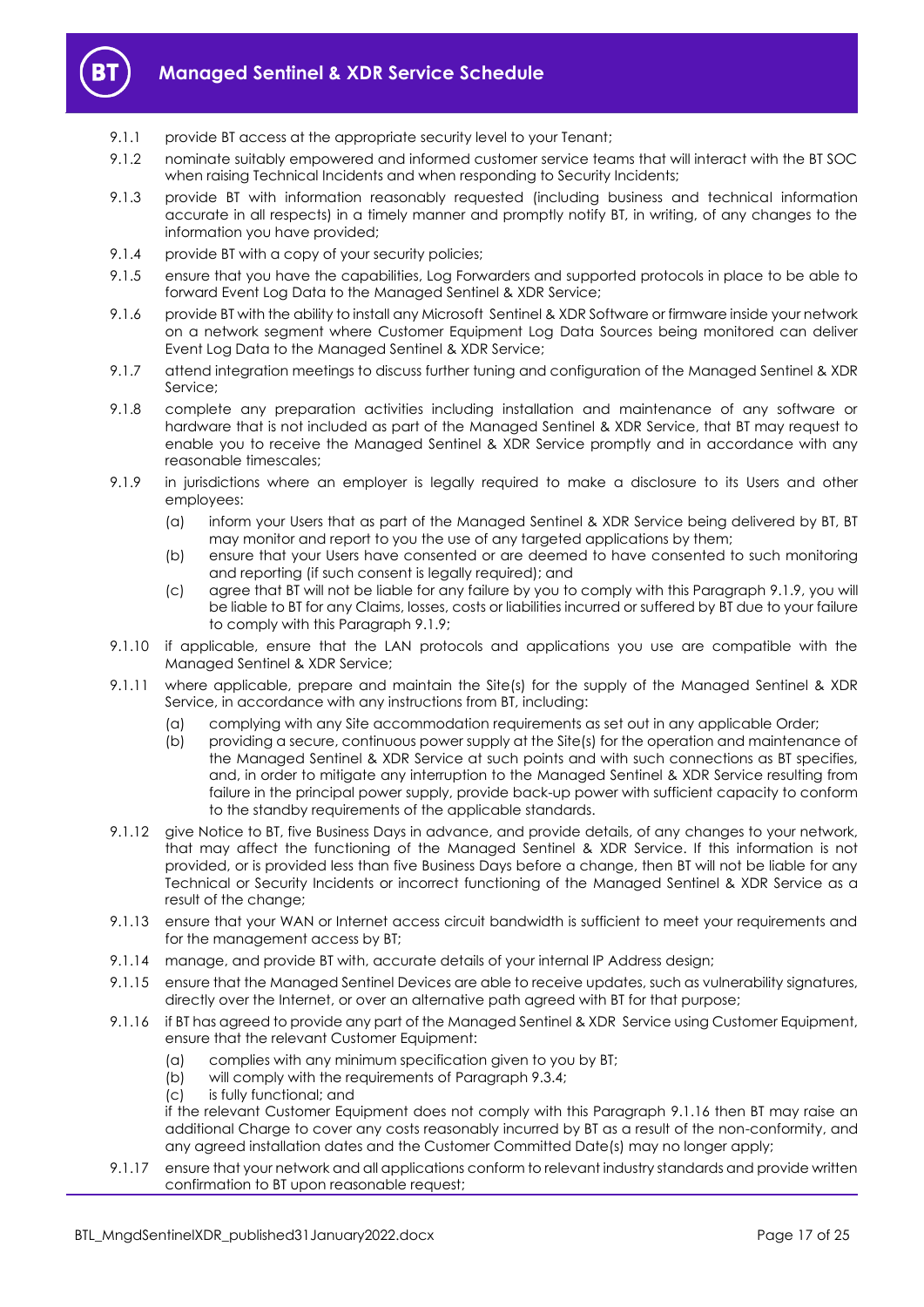

- 9.1.18 for any Customer Equipment used in the Managed Sentinel & XDR Service, be responsible for ensuring compliance with Applicable Law, including obtaining (if required) local import and User licenses and the written authority from all respective authorities, particularly for countries where the use and import of encryption Software and devices may be restricted by Applicable Law, or the export and re-export of the encryption Software or devices may be subject to the United States of America export control law and not act to misuse the Managed Sentinel & XDR Service as provided by BT to contravene or circumvent these laws. BT may treat any contravention of these laws as a material breach and:
	- (a) suspend the Managed Sentinel & XDR Service and BT may refuse to restore the Managed Sentinel & XDR Service until BT receives an acceptable assurance from you that there will be no further contravention; or
	- (b) terminate the Managed Sentinel & XDR Service upon Notice in accordance with Clause 18 of the General Terms;
- 9.1.19 provide BT with any information that is reasonably requested by any regulatory body, legal authority or government entity in any country in connection with regulatory, administrative, legal or lawful interception requests;
- 9.1.20 be responsible for any issues on Users' machines or your servers (e.g. operating system, coding languages and security settings) making sure all issues are dealt with in a timely manner and ensure that any repaired devices are configured correctly to send data to the Managed Sentinel & XDR Service; and
- 9.1.21 ensure that your network or Internet connectivity performs correctly and will send Logs to the Managed Sentinel & XDR Service;

## <span id="page-17-0"></span>9.2 **Controlled Deployment Custom Content Optimisation and Acceptance Tests**

- 9.2.1 You will carry out the Controlled Deployment Custom Content Optimisation within the Controlled Deployment Custom Content Optimisation Period.
- 9.2.2 In respect of Foundation Plus and Premium, both of us will jointly carry out the Controlled Deployment Custom Content Optimisation. You will use reasonable endeavours to complete the Controlled Deployment Custom Content Optimisation as early into the Controlled Deployment Custom Content Optimisation Period as possible.
- 9.2.3 You will submit any changes you require to the Custom Content as a result of the Controlled Deployment Custom Content Optimisation through the Custom Content Change Management Process.
- 9.2.4 You will carry out the Acceptance Tests for the Managed Sentinel & XDR Service during the Controlled Deployment Custom Content Optimisation Period and use reasonable endeavours to complete the Acceptance Tests as early into the Controlled Deployment Custom Content Optimisation Period as possible.
- <span id="page-17-3"></span>9.2.5 The Managed Sentinel & XDR Service is accepted by you if you confirm acceptance in writing during the Controlled Deployment Custom Content Optimisation Period or is treated as being accepted by you if you do not provide BT with Notice to the contrary by the end of the Controlled Deployment Custom Content Optimisation Period.
- <span id="page-17-4"></span>9.2.6 Subject to Paragrap[h 9.2.7,](#page-17-2) the Service Start Date will be the earlier of the following:
	- (a) the date that you confirm or BT deems acceptance of the Managed Sentinel & XDR Service in writing in accordance with Paragraph [9.2.5;](#page-17-3) or
	- (b) the date of the first day following the Controlled Deployment Custom Content Optimisation Period.
- <span id="page-17-2"></span>9.2.7 If, during the Controlled Deployment Custom Content Optimisation Period, you provide BT Notice that the Acceptance Tests have not been passed, BT will remedy the non-conformance without undue delay and provide you Notice that BT has remedied the non-conformance and inform you of the Service Start Date.

## 9.3 **During Operation**

On and from the Service Start Date, you will:

- 9.3.1 ensure that Users report Technical Incidents to the Customer Contact and not to the Service Desk;
- 9.3.2 ensure that the Customer Contact will take Technical Incident reports from Users and pass these to the Service Desk using the reporting procedures agreed between both of us, and is available for all subsequent Technical Incident management communications;
- 9.3.3 monitor and maintain any Customer Equipment connected to the Managed Sentinel & XDR Service or used in connection with the Managed Sentinel & XDR Service;
- <span id="page-17-1"></span>9.3.4 ensure that any Customer Equipment that is connected to the Managed Sentinel & XDR Service or that you use, directly or indirectly, in relation to the Managed Sentinel & XDR Service is: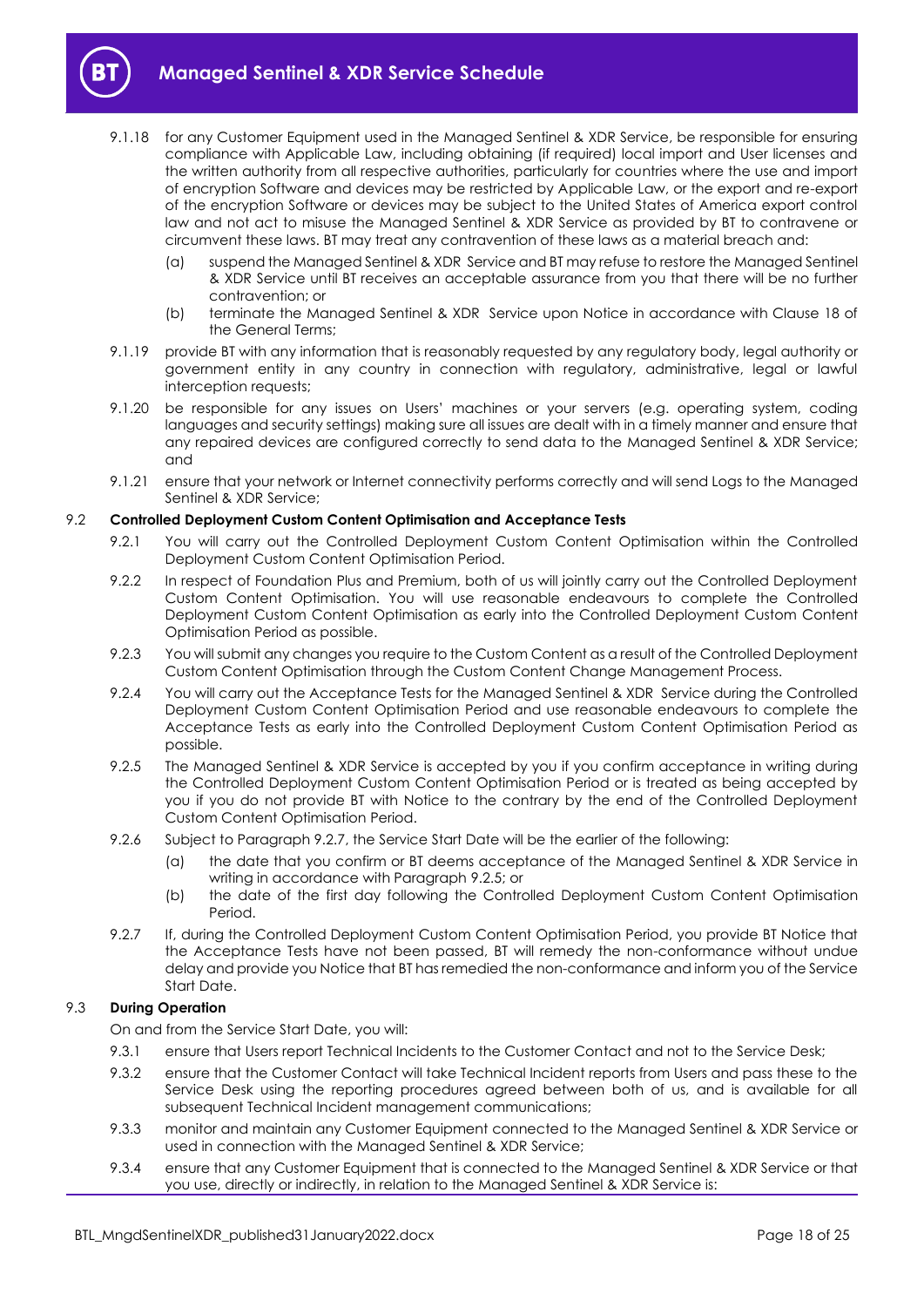

- (a) connected using the applicable BT Network termination point, unless you have BT's permission to connect by another means;
- (b) technically compatible with the Managed Sentinel & XDR Service and will not harm or damage BT Equipment, the BT Network, or any of BT's suppliers' or subcontractors' network or equipment; and
- (c) approved and used in accordance with relevant instructions, standards and Applicable Law and any safety and security procedures applicable to the use of that Customer Equipment;
- 9.3.5 immediately disconnect any Customer Equipment, or advise BT to do so at your expense, where Customer Equipment does not meet any relevant instructions' standards or Applicable Law and redress the issues with the Customer Equipment prior to reconnection to the Managed Sentinel & XDR Service;
- 9.3.6 submit a request to BT if you want to change any Managed Sentinel Device's IP Address or change, add or remove any Data Source;
- 9.3.7 notify BT of any planned work that you intend to undertake that may cause a Technical Incident;
- 9.3.8 ensure that all Enabling Services are maintained throughout the provision of the Managed Sentinel & XDR Service;
- 9.3.9 be responsible for any conclusions drawn from, and rectification of, any issues identified by use of the Managed Sentinel & XDR Service, supported by BT in accordance with the Graded Service Tier selected by you and set out in any applicable Order;
- 9.3.10 maintain a written list of current Users and provide a copy of such list to BT within five Business Days following BT's written request at any time;
- 9.3.11 ensure the security and proper use of all valid User access profiles, passwords and other systems administration information used in connection with the Managed Sentinel & XDR Service and:
	- (a) immediately terminate access for any person who is no longer a User;
	- (b) inform BT immediately if a User's ID or password has, or is likely to, become known to an unauthorised person, or is being or may be used in an unauthorised way;
	- (c) take all reasonable steps to prevent unauthorised access to the Managed Sentinel & XDR Service; and
	- (d) satisfy BT's security checks if a password is lost or forgotten;
- 9.3.12 ensure that appropriate Log level auditing is turned on for all Data Sources monitored by the Managed Sentinel & XDR Service. If the Log level auditing is not turned on, this will impact the Managed Sentinel & XDR Service;
- <span id="page-18-0"></span>9.3.13 attend review meetings, as required by BT;
- 9.3.14 prior to the meeting referred to in Paragraph [9.3.13,](#page-18-0) provide the most up to date network diagram of your existing IT network;
- 9.3.15 if you fail to attend the review meetings referred to in Paragraph [9.3.13](#page-18-0) regularly, BT has the right to refuse your requests for tuning of the Managed Sentinel & XDR Service;
- 9.3.16 in the event of a Technical Incident requiring your technical support, provide BT with the necessary support and timely authorisation for any necessary changes notified by BT to your Customer Contact; and
- 9.3.17 provide 60 days' Notice prior to termination, if you require your Logs to be transferred.
- 9.3.18 For the XDR element of the Managed Sentinel & XDR Service, you will explicitly point out the Managed Devices/Services (those devices/services in respect of which BT is authorised to automatically implement any Remediating Action) and those managed devices/services for which BT must seek your approval before implementing any Remediating Action; and
- 9.3.19 update the policies for any Managed Devices/Services, so that BT may access and automatically implement any Remediating Action in respect of those Managed Devices/Services. For the avoidance of doubt, BT shall not be liable for the impact of any Remediating Action taken in respect of a specific managed device/service where you have not communicated clearly to BT that no Remediating Action should be taken automatically by BT in respect of that specific managed device/service.
- 9.3.20 promptly notify BT in writing where you no longer wish for Automated Remediation to form part of your Service (in line with Paragraph [\(b\)\(](#page-6-0)iv)(b) above) and acknowledge that, where you undertake any Remediating Action, BT shall not be liable for the results of such Remediating Action (as per Paragraph  $(b)(iv)(c).$  $(b)(iv)(c).$

#### 9.4 **The End of the Service**

On termination of the Managed Sentinel & XDR Service by either of us, you will:

9.4.1 provide BT with all reasonable assistance necessary to remove BT Equipment from the Site(s);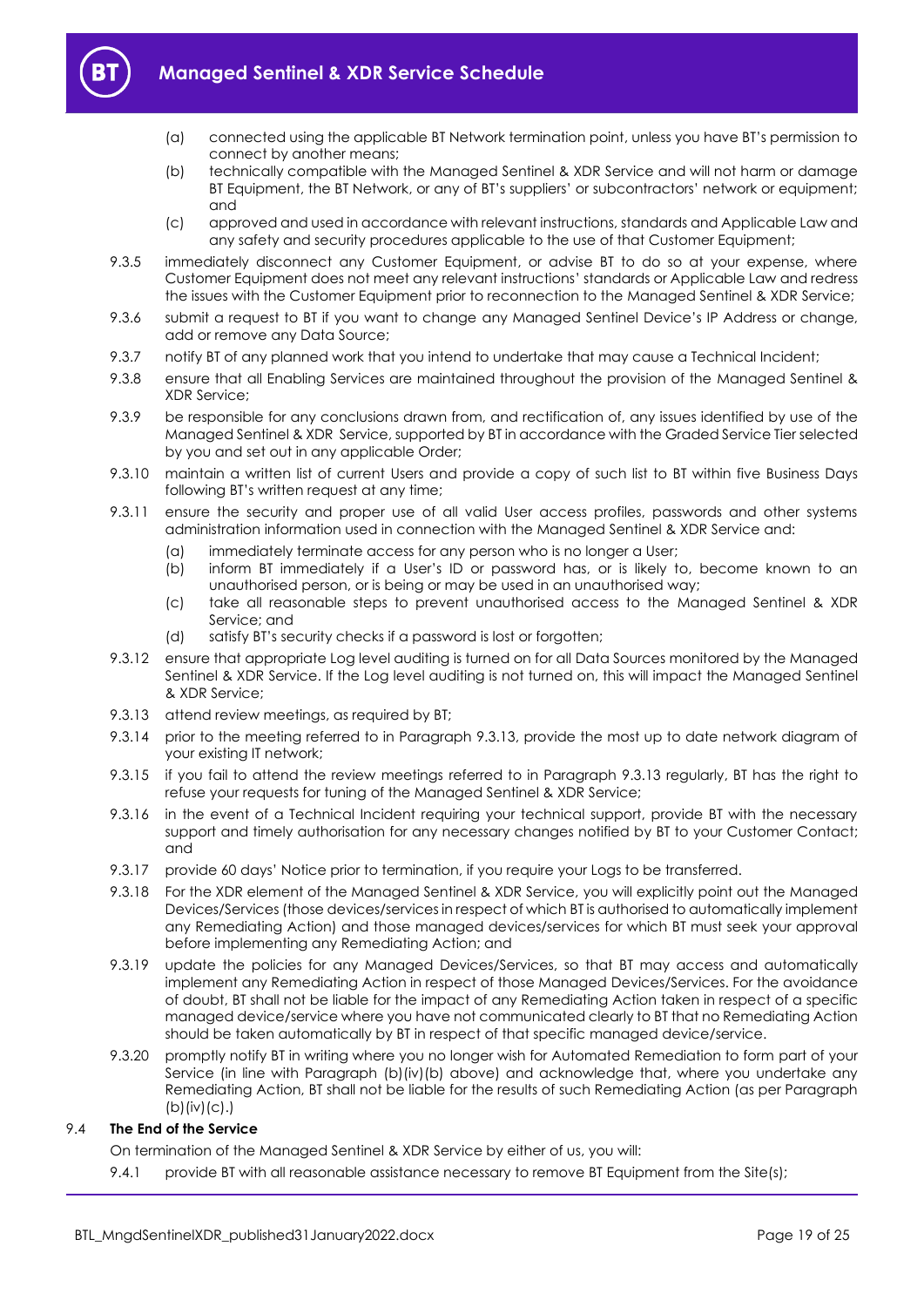

- 9.4.2 disconnect any Customer Equipment from BT Equipment located at the Site(s);
- 9.4.3 not dispose of or use BT Equipment other than in accordance with BT's written instructions or authorisation;
- 9.4.4 arrange for any BT Equipment located at the Site(s) to be returned to BT or, if BT has elected to disconnect and remove the BT Equipment located at the Site(s) in accordance with Paragraph [8.4.2](#page-15-5) above, arrange access for BT to carry out such disconnection and removal; and
- 9.4.5 be liable for any reasonable costs of recovery that BT incurs in recovering the BT Equipment.

# <span id="page-19-0"></span>**Part C – Service Levels**

# <span id="page-19-1"></span>**10 Service Levels and Service Remediation Advice Targets**

# **10.1 Managed Sentinel & XDR – Service Targets**

| <b>Priority</b> | <b>Graded Service Level</b> | <b>Security Incident:</b><br><b>Notification Target</b>           | <b>Target Time:</b><br><b>Remediation Advice</b> | <b>Target Time:</b><br><b>Commencement of</b><br><b>Remediation Action</b> |
|-----------------|-----------------------------|-------------------------------------------------------------------|--------------------------------------------------|----------------------------------------------------------------------------|
|                 | Foundation                  | whenever a progress<br>update is available                        | 4 hours                                          | N/A                                                                        |
| <b>P1</b>       | <b>Foundation Plus</b>      | within 30 minutes from<br>the Security Incident<br>being reported | 4 hours                                          | N/A                                                                        |
|                 | Premium                     | within 30 minutes from<br>the Security Incident<br>being reported | 4 hours                                          | *4 hours                                                                   |
|                 |                             |                                                                   |                                                  |                                                                            |
|                 | Foundation                  | whenever a progress<br>update is available                        | 8 hours                                          | N/A                                                                        |
| <b>P2</b>       | <b>Foundation Plus</b>      | within 2 hours from the<br>Security Incident being<br>reported    | 8 hours                                          | N/A                                                                        |
|                 | Premium                     | within 2 hours from the<br>Security Incident being<br>reported    | 8 hours                                          | *8 hours                                                                   |
|                 |                             |                                                                   |                                                  |                                                                            |
|                 | Foundation                  | whenever a progress<br>update is available                        | 24 hours                                         | N/A                                                                        |
| P <sub>3</sub>  | <b>Foundation Plus</b>      | within 4 hours from the<br>Security Incident being<br>reported    | 24 hours                                         | N/A                                                                        |
|                 | Premium                     | within 4 hours from the<br>Security Incident being<br>reported    | 24 hours                                         | *24 hours                                                                  |
|                 |                             |                                                                   |                                                  |                                                                            |
|                 | Foundation                  | whenever a progress<br>update is available                        | Weekly/Monthly in<br>agreed reporting            | N/A                                                                        |
| <b>P4</b>       | <b>Foundation Plus</b>      | within 5 hours from the<br>Security Incident being<br>reported    | Weekly/Monthly in<br>agreed reporting            | N/A                                                                        |
|                 | Premium                     | within 5 hours from the<br>Security Incident being<br>reported    | Weekly/Monthly in<br>agreed reporting            | *Weekly/Monthly as<br>agreed                                               |
|                 |                             |                                                                   |                                                  |                                                                            |
| <b>P5</b>       | Foundation                  | whenever a progress<br>update is available                        | Weekly/Monthly in<br>agreed reporting            | N/A                                                                        |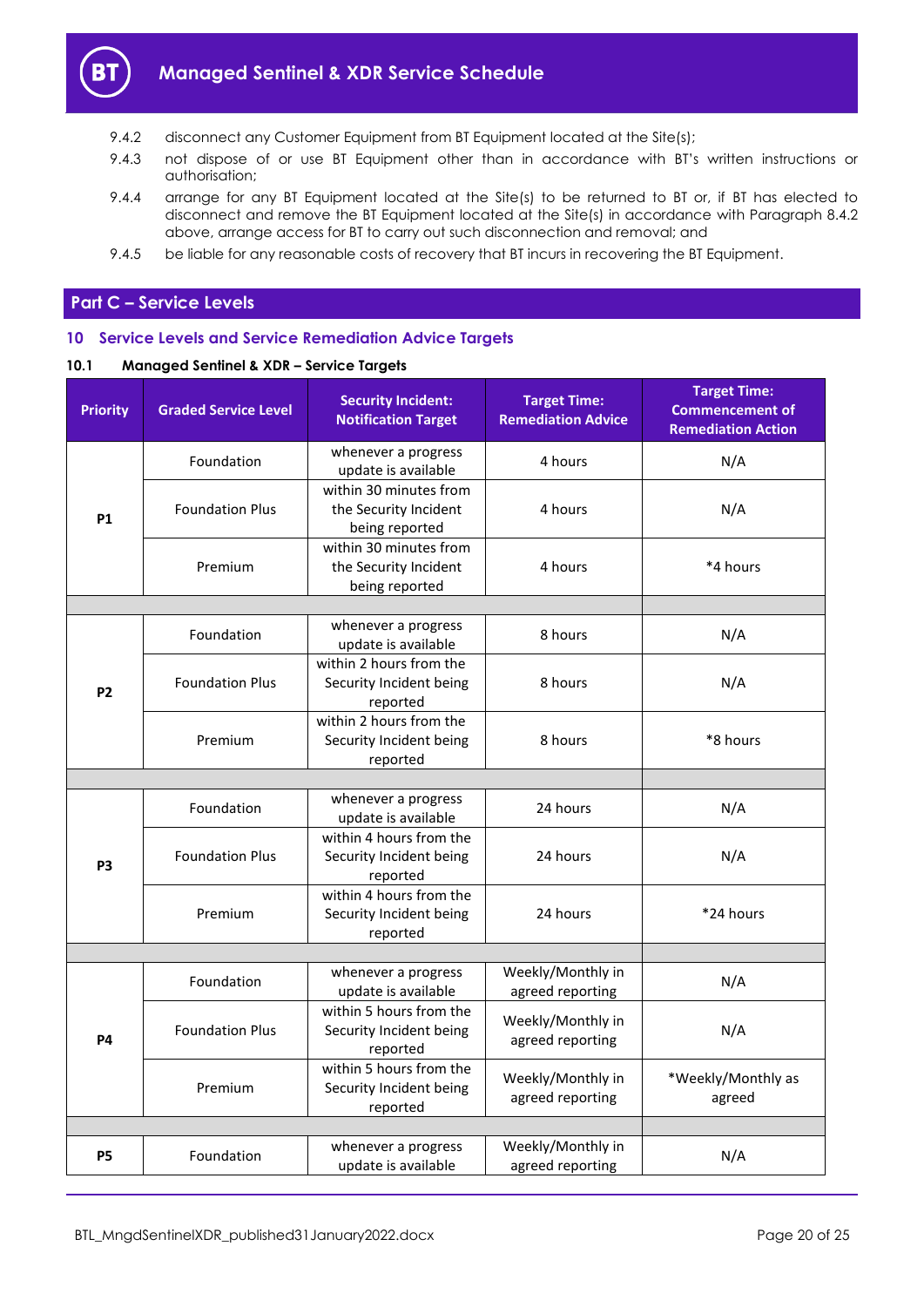

# **Managed Sentinel & XDR Service Schedule**

|                                                                                                                                                                                | <b>Foundation Plus</b> | within 6 hours from the<br>Security Incident being<br>reported | Weekly/Monthly in<br>agreed reporting | N/A                          |
|--------------------------------------------------------------------------------------------------------------------------------------------------------------------------------|------------------------|----------------------------------------------------------------|---------------------------------------|------------------------------|
|                                                                                                                                                                                | Premium                | within 6 hours from the<br>Security Incident being<br>reported | Weekly/Monthly in<br>agreed reporting | *Weekly/Monthly as<br>agreed |
| * Note as the length of time to complete any remediation will vary according to the nature of the incident, this figure<br>represents the time to start the remediation action |                        |                                                                |                                       |                              |

- <span id="page-20-0"></span>10.1.1 From the Service Start Date, BT will aim to provide you with an initial response in relation to a Security Incident ("**Security Incident Notification**")in accordance with the target response times as set out in the table above for the Graded Service Tier selected by you and set out in any applicable Order.
- 10.1.2 BT will not provide a progress update while BT is waiting on your input or feedback.
- 10.1.3 BT will not provide a Target time for Security Incident resolution because the mitigation responsibility rests with you.
- 10.1.4 The Target Response Times shown in the table above are targets only and BT will have no liability for failure to meet them.
- 10.1.5 No Service Credits apply to the provision of the Security Incident target response times in the table above or the Target Time for Remediation Advice.

# 10.2 **Service Level Availability**

10.2.1 There is no standard Service Level Availability for this Managed Sentinel & XDR Service.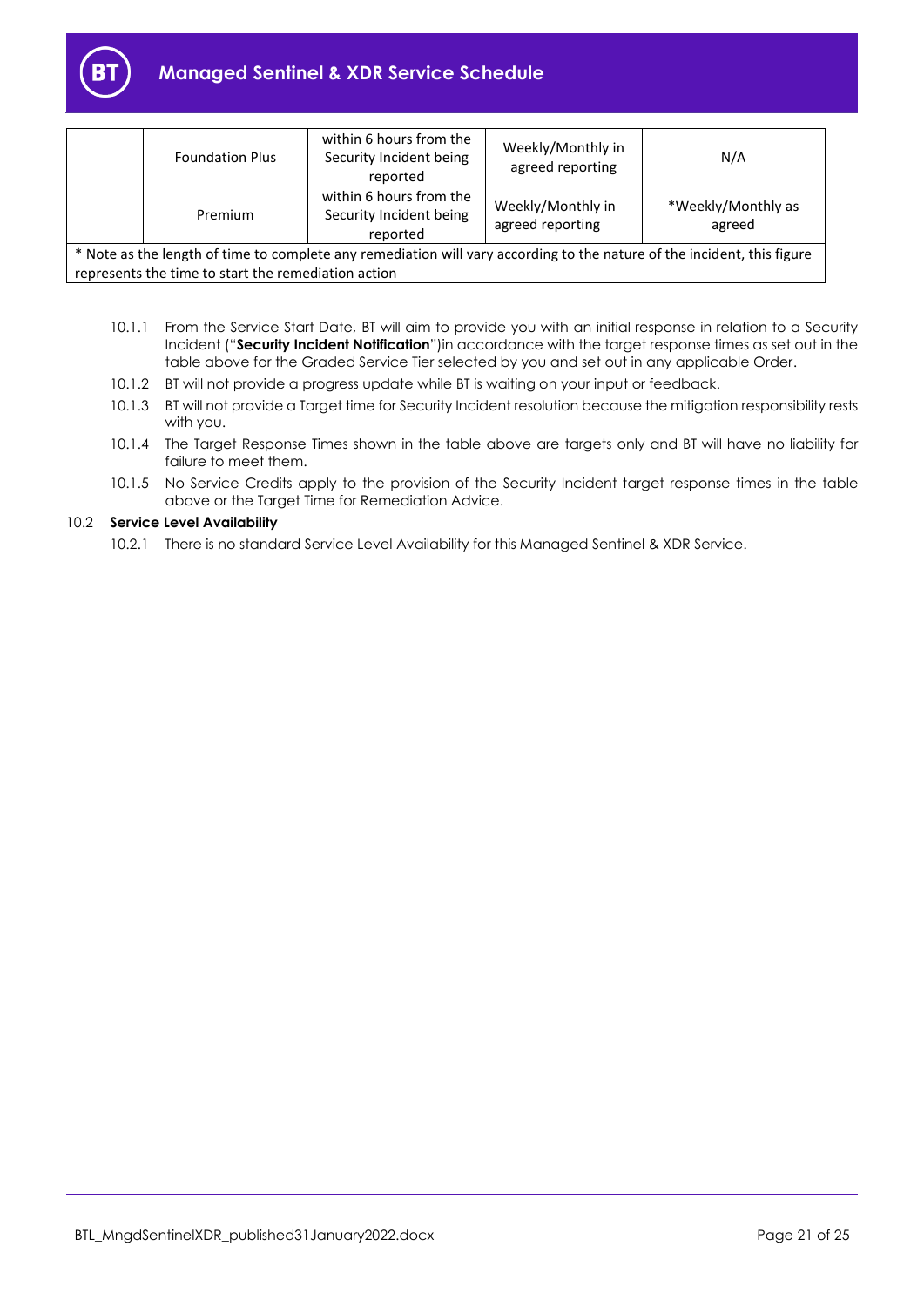

# <span id="page-21-0"></span>**Part D – Defined Terms**

#### <span id="page-21-1"></span>**11 Defined Terms**

In addition to the defined terms in the General Terms, capitalised terms in this Schedule will have the below meanings (and in the case of conflict between these defined terms and the defined terms in the General Terms, these defined terms will take precedence for the purposes of this Schedule). BT has repeated some definitions in this Schedule that are already defined in the General Terms. This is to make it easier for you to find the definitions when reading this Schedule.

"**Acceptance Tests**" means those objective tests conducted by you that when passed confirm that you accept the Managed Sentinel & XDR Service and that the Managed Sentinel & XDR Service is ready for use in accordance with Paragraph 9.2.5.

"**Ad Hoc Post Security Incident Activity Support**" means ad hoc activity, requested by you, following a previously reported Security Incident.

"**Alerting Incident**" means a Security Incident created by the Managed Sentinel & XDR Service as a result of a Scheduled Rule, MS Rule or Fusion Rule meeting its alerting threshold.

"**Automated Remediation**" means the Service component outlined at Paragraph 2.8.1(c).

"**Azure Active Directory**" means Microsoft's cloud based identity and access management system.

"**Azure Lighthouse**" means a control panel that integrates with portals, IT service management tools, and monitoring tools to let service providers view and manage Azure deployments for customers.

"**BT Project Manager**" means the delivery manager BT appoints to liaise with you on Initial Setup and Controlled Deployment matters as set out in this Schedule.

"**BT SOC**" means BT's security operations centre where BT's team of security analysts and specialists use various security technologies to monitor and protect people, processes and assets across an organisation.

"**Business Hours**" means between the hours of 0800 and 1700 in a Business Day.

"**Case**" means an issue that is "opened" and "closed" over a period of time to achieve resolution of a Security Incident that has been identified by the Managed Sentinel & XDR Service .

"**CEP Form**" means the customer enrolment package form attached to any applicable Order .

"**Complex Change**" means a change that is not a Simple Change. Examples of Complex Changes are set out in the document titled Simple and Complex Changes which will be shared with you on completion of Initial Setup.

"**Content**" means applications, data, information (including emails), video, graphics, sound, music, photographs, software or any other material.

"**Content Allowance**" means the allowance of Custom Content as set out in the table at Paragraph [2.1.](#page-1-6)

"**Content Allowance Change Management Process**" means the process in relation to changes to the Custom Content as set out in Paragrap[h 2.9.2.](#page-10-0)

**"Content Allowance – Foundation"** means the Foundation allowance for Simple Service Requests per quarter as specified in paragraph 2.4.1 (c)**.**

**"Content Allowance – Foundation Plus"** means the Foundation Plus allowance for Simple Service Requests per quarter as specified in paragraph 2.4.2 (d).

**"Content Allowance – Premium"** means the Premium allowance for Simple Service Requests per quarter as specified in paragraph 2.4.3 (d).

"**Continuous Improvement**" means the continuous improvement phase of the Managed Sentinel & XDR Service as set out in Paragraph [2.9.](#page-9-1)

"**Controlled Deployment**" means the controlled deployment phase of the Managed Sentinel & XDR Service as set out in Paragraph [2.7.](#page-4-1)

"**Controlled Deployment Custom Content Optimisation**" means the fine tuning of your Custom Content, conducted by you or in respect of Foundation Plus or Premium only both of us jointly.

**"Controlled Deployment Custom Content Optimisation Period**" means up to 90 Business Days after receiving Notice from BT in accordance with Paragraph [8.2.2.](#page-15-4) This period may be extended by BT depending on various parameters including number of Logs, creation of rule sets and wider activities running and testing associated Playbooks.

"**Custom Content**" means custom Scheduled Rules or workbooks as applicable specific to your requirements and individual deployment that are created in the Managed Sentinel & XDR Service and set out in any applicable Order.

"**Custom Content Design and Deployment**" means the Custom Content design and deployment services set out in Paragraph [0.](#page-3-1)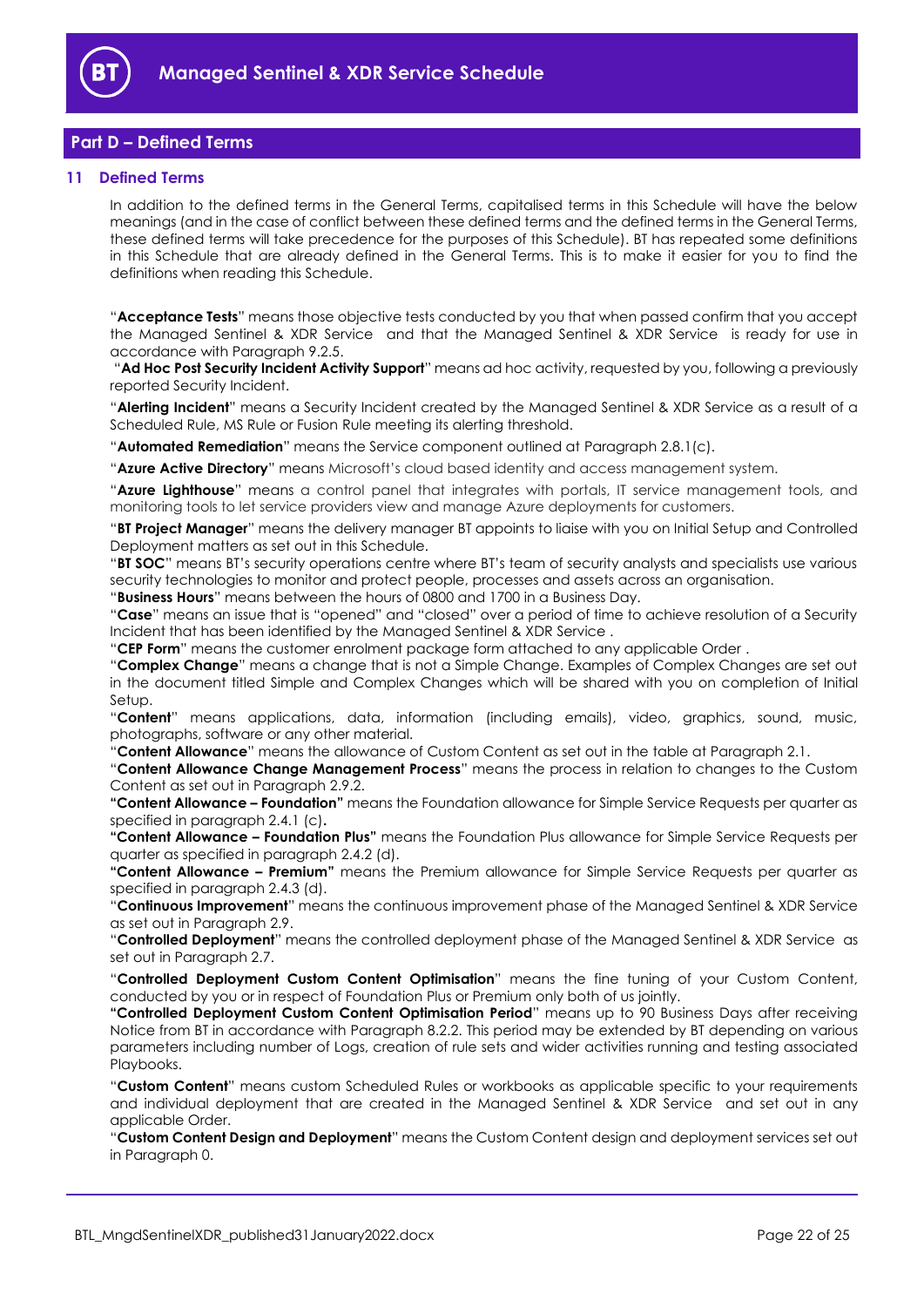

"**Customer Equipment**" means any equipment including any Purchased Equipment and any software, other than BT Equipment, used by you in connection with the Managed Sentinel & XDR Service.

"**Customer Sentinel Solution**" means your original Sentinel Solution before contracting with BT to provide the Managed Sentinel & XDR Service .

"**Customer Service Description**" means the document that describes the Managed Sentinel & XDR Service and includes, for instance, the Standard Default Rule Set. This document is not legally binding.

"**Data Sources**" means data from network and security devices and host systems that are compatible with the Supported Device List.

"**Delegated Rights Management**" means BT can sign into your Tenant and have authorisation to work in delegated customer subscriptions and resource groups.

"**Emergency Change**" means a highly critical, Simple Change that must be implemented as soon as possible specifically to address an issue having an adverse impact to business operations, or to prevent or resolve a P1 Technical Incident or a P1 Security Incident.

"**Enabling Services**" has the meaning given in Paragrap[h 5.1.](#page-11-4)

"**Event**" means an event that is generated by your network, security or IT systems that is then forwarded to the Managed Sentinel & XDR Service for processing, analysis and storage.

**"Event Search"** means scheduled analysis of normalised Event Log Data, to track threats, monitor User activity and track related transactions and data access and categorise each Event according to its severity for inspection by the BT SOC.

"**Event Log Data**" means the data that is generated by your network, security or IT system in response to events or activity on the Data Sources.

"**Foundation**" means the Foundation Graded Service Tier as set out in this Schedule.

"**Foundation Plus**" means the Foundation Plus Graded Service Tier as set out in this Schedule.

"**Fusion Rule**" means rules taking Microsoft machine learning and combining various alerts to generate a new alert that may otherwise have been very difficult to detect.

"**General Terms**" means the general terms to which this Schedule is attached or can be found at www.globalservices.bt.com/en/terms-and-conditions, and that form part of the Contract.

"**Graded Service Tier**" means Foundation, Foundation Plus or Premium.

"**Initial Setup**" means the facilitation of the setup and delivery of the Managed Sentinel & XDR Service as set out in Paragraph [0.](#page-3-2)

"**Installation Charges**" means those Charges set out in any applicable Order in relation to installation of the Managed Sentinel & XDR Service or any BT Equipment as applicable.

"**Internet**" means a global system of interconnected networks that use a standard Internet Protocol to link devices worldwide.

"**Internet Protocol**" or "**IP**" means a communications protocol for devices connected to the Internet that specifies the format for addresses and units of transmitted data.

"**IP Address**" means a unique number on the Internet of a network card or controller that identifies a device and is visible by all other devices on the Internet.

"**Local Area Network**" or "**LAN**" means the infrastructure that enables the ability to transfer IP services within Site(s) (including data, voice and video conferencing services).

"**Log**" means an automatically produced and time-stamped file documenting events relevant to a particular program.

"**Log Forwarder**" means a software tool designed to collect event Logs from one or more Data Sources and relay them to an intended destination. Log Forwarders are often used to translate Log messages from one format or protocol to another.

"**Managed Devices/Services"** has the meaning given in Paragraph 2.8.1(c)(i).

"**Managed Sentinel & XDR Service** " has the meaning given in Paragraph [1.](#page-1-3)

**"Managed Sentinel BT MSSP Tenant"** means the single central Tenant used by BT as a Managed Security Service Provider to view incidents from customer Sentinel Workspaces. It also is the central repository for BT users, rules, workbooks and other content.

**"Managed Sentinel BT MSSP Tenant Technical Incident Monitoring"** has the meaning given in Paragraph 2.8.2(a). "**Managed Sentinel Device**" means hardware or Virtual Machines that BT uses for the testing or delivery of the Managed Sentinel & XDR Service.

"**Managed Security Service Provider**" means a provider of outsourced monitoring and management of security devices and systems.

"**Microsoft**" means Microsoft Inc., a company registered in the US of One Microsoft Way, Redmond, Washington 98052-6399.

"**Minimum Period of Service**" means a period of 12 consecutive months beginning on the Service Start Date, unless set out otherwise in any applicable Order.

"**Monitoring and Management**" means the monitoring and management phase of the Managed Sentinel & XDR Service as set out in Paragraph [2.8.](#page-5-3)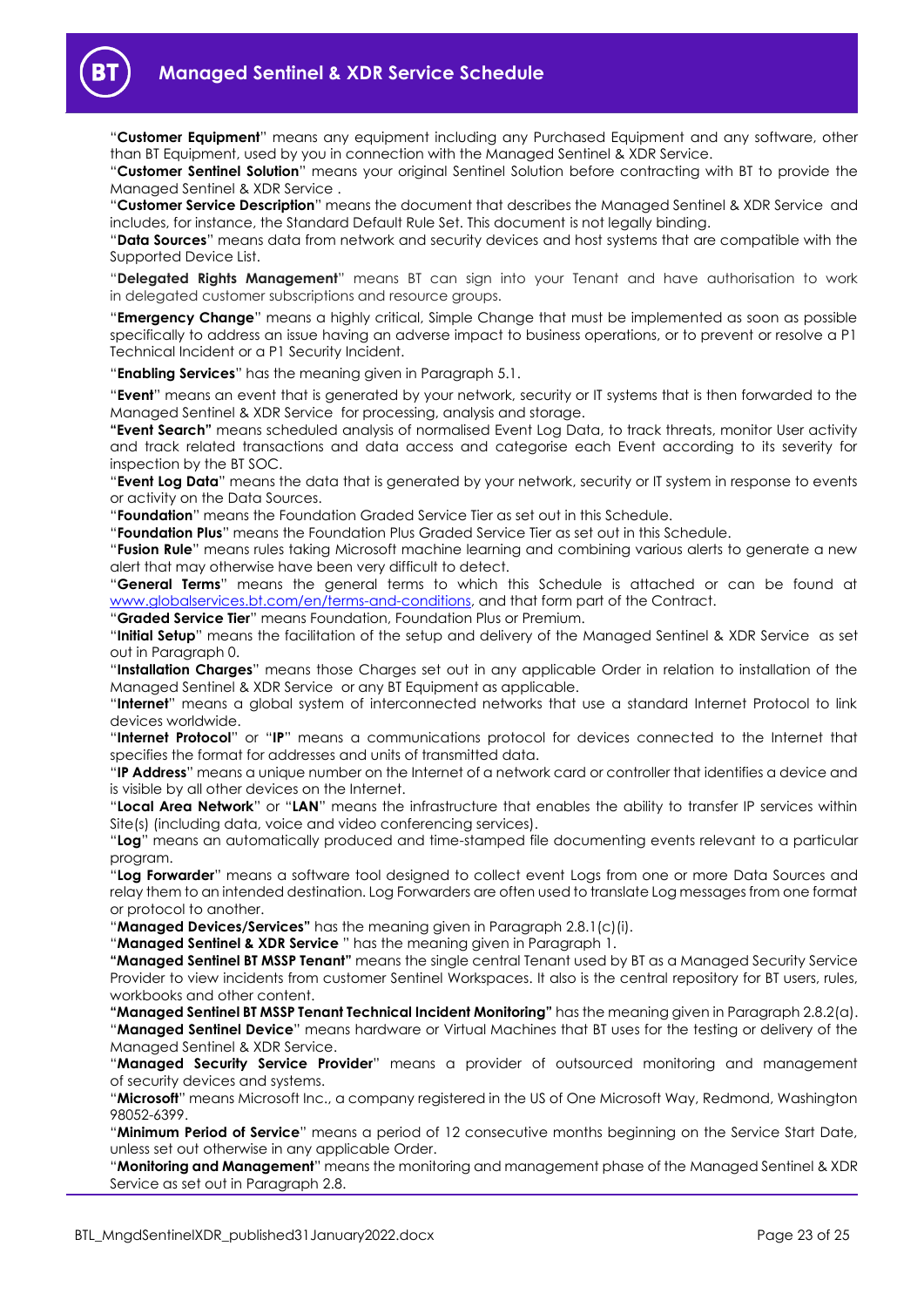

"**MS Rule**" means Microsoft rules taking alerts directly from Microsoft security products.

"**Planned Maintenance**" means any Maintenance BT has planned to do in advance.

"**Playbooks**" means a collection of procedures that can be executed once a Security Incident is detected to contain the effects of the Security Incident and restore service.

"**Premium**" means the Premium Graded Service Tier as set out in this Schedule.

"**P1 Security Incident**" means actionable, high risk threat or policy violations that have the potential to cause severe damage or disruption to your environment.

"**P2 Security Incident**" means unauthorised User activities that do not directly impact your system performance or harm data.

"**P3 Security Incident**" means User error, misconfigurations, noncompliance and scanning.

"**P4 Security Incident**" means for information only.

"**P5 Security Incident**" means for information only.

"**P1 Technical Incident**" has the meaning in the table set out in Paragraph [2.8.1\(a\)\(v\).](#page-6-3)

"**P2 Technical Incident**" has the meaning in the table set out in Paragrap[h 2.8.1\(a\)\(v\).](#page-6-3)

"**P3 Technical Incident**" has the meaning in the table set out in Paragrap[h 2.8.1\(a\)\(v\).](#page-6-3)

"**P4 Technical Incident**" has the meaning in the table set out in Paragrap[h 2.8.1\(a\)\(v\).](#page-6-3)

"**P5 Technical Incident**" has the meaning in the table set out in Paragrap[h 2.8.1\(a\)\(v\).](#page-6-3)

"**Professional Services**" means those services provided by BT which are labour related services and are delivered remotely and charged at day rates unless otherwise set out in any applicable Order.

"**Reasonable Use Policy**" has the meaning given in Paragraph [2.9.2\(a\)\(v\).](#page-10-1)

"**Recurring Charges**" means the Charges for the Managed Sentinel & XDR Service or applicable part of the Managed Sentinel & XDR Service that are invoiced repeatedly in every payment period (e.g. every month), as set out in any applicable Order.

"**Root Cause Analysis**" or "**RCA**" means analysis of data to establish the root cause of a Security Incident or issue.

"**RCA Support**" means assistance in identifying the root cause of a Security Incident or issue and may include support for customer RCA including by reporting on breaks or unwanted actions and recommending fixes or mitigating actions.

"**Scheduled Rules**" means a list of actions or event steps that specifically define the interaction between a role and a system to achieve a goal.

"**Security Case Assessment Notification Target**" means the time from classifying and advising you of a Security Incident to recommending a course of action to you.

"**Security Event Classification Notification Target**" means the time from the BT SOC being made aware of an Event, classifying it and advising you of the classification of such Event.

"**Security Incident**" means a single unwanted or unexpected security event, or series of events, consisting of the actual or potential (attempt underway) exploitation of an existing Vulnerability, and that has a significant probability of compromising business operations and threatening information security.

"**Security Incident Notification**" has the meaning given in Paragraph [10.1.1.](#page-20-0)

"**Security Posture**" means the overarching approach to security adopted within your company.

"**Sentinel Solution**" means a security information and event management service using Microsoft Sentinel.

"**Sentinel Workspace**" means a container that includes data and configuration information.

"**Service Desk**" means the helpdesk that you will be able to contact to submit Managed Sentinel & XDR Service requests, report Technical Incidents and ask questions about the Managed Sentinel & XDR Service.

"**Service Level Agreement**" means the contractual service levels agreed between BT and you.

"**Service Level Availability"** means target availability corresponding to the Managed Sentinel & XDR Service.

"**Service Management Boundary**" has the meaning given in Paragrap[h 4.1.](#page-11-5)

"**Service Option**" has the meaning given in Paragrap[h 3.](#page-11-0)

"**Service Start Date**" has the meaning given in Paragraph [9.2.6.](#page-17-4)

"**Service Target**" means any target that BT aims to meet as set out in this Schedule.

"**Silent Device Alarm**" means that an alarm is triggered when a device does not send any Logs for a set threshold, therefore warranting further investigation.

"**Simple Change**" means the Simple Changes set out in the document titled Simple and Complex Change which will be shared with you on completion of Initial Setup.

"**Site**" means a location at which the Managed Sentinel & XDR Service is provided.

"**SOM**" means the security operations manager BT appoints to be your point of contact for the duration of the Managed Sentinel & XDR Service .

"**Standard Change**" means in respect of a Simple Change upgrades and modifications needed as a result of planned developments and security improvements.

"**Standard Default Rule Set**" means a set of rules that BT can apply to your Managed Sentinel & XDR Service to allow for monitoring by BT, as set out in the Customer Service Description.